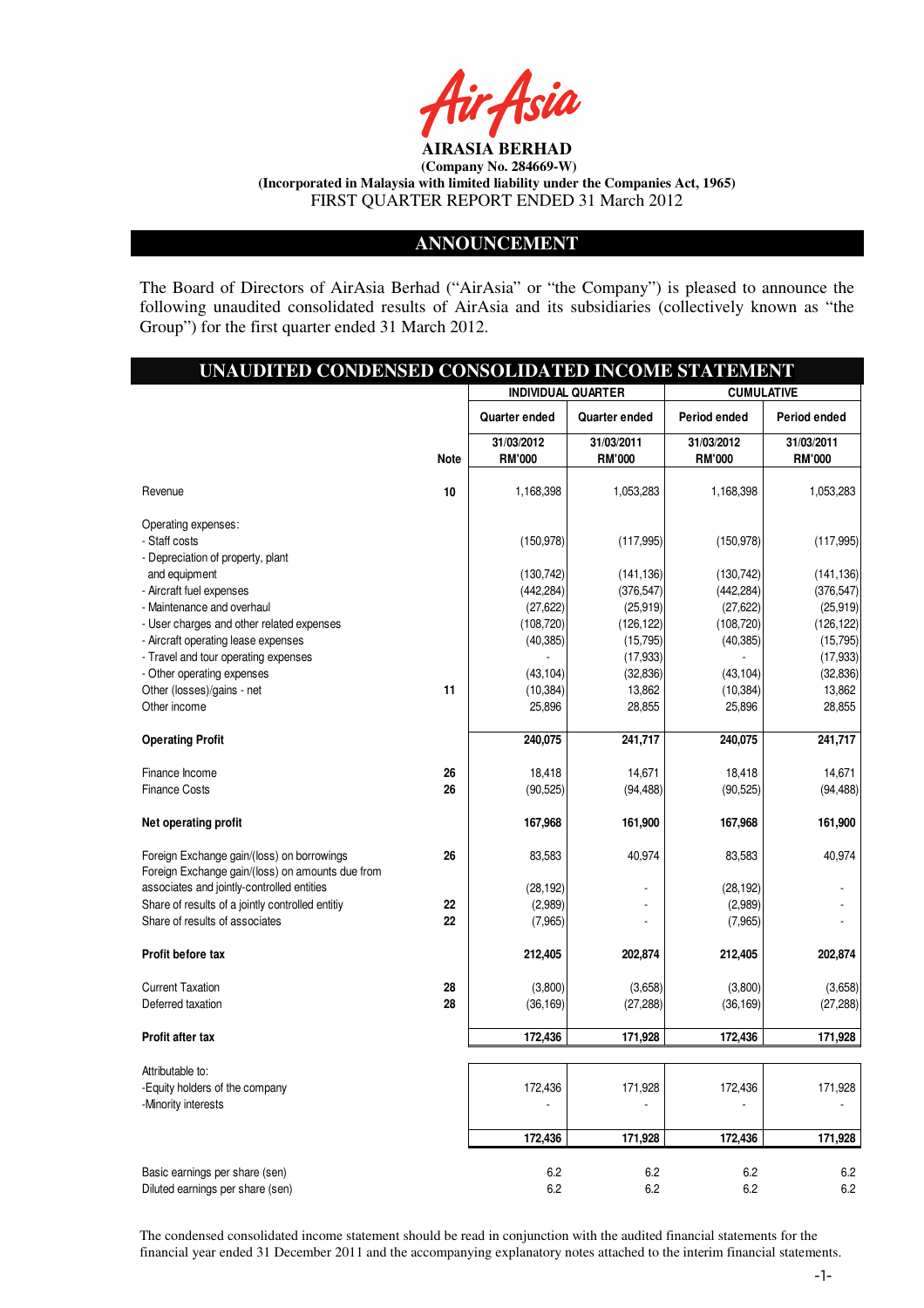Asia

## **UNAUDITED CONDENSED CONSOLIDATED STATEMENT OF COMPREHENSIVE INCOME**

|                                                                                                                                            |             | <b>INDIVIDUAL QUARTER</b>   |                             | <b>CUMULATIVE</b>           |                             |
|--------------------------------------------------------------------------------------------------------------------------------------------|-------------|-----------------------------|-----------------------------|-----------------------------|-----------------------------|
|                                                                                                                                            |             | Quarter ended               | Quarter ended               | Period ended                | Period ended                |
|                                                                                                                                            | <b>Note</b> | 31/03/2012<br><b>RM'000</b> | 31/03/2011<br><b>RM'000</b> | 31/03/2012<br><b>RM'000</b> | 31/03/2011<br><b>RM'000</b> |
| Profit/(Loss) for the period                                                                                                               |             | 172,436                     | 171,928                     | 172,436                     | 171,928                     |
| Other comprehensive income / (loss)<br>Available-for-sale financial assets<br>Cash flow hedges<br>Foreign currency translation differences | $12 \,$     | 118,728                     | 1,405                       | 118,728                     | 1,405                       |
| Total comprehensive income/(loss)<br>for the period                                                                                        |             | 291,164                     | 173,333                     | 291,164                     | 173,333                     |
| Total comprehensive income/(loss) attributable to:<br>Equity holders of the company<br>Minority Interest                                   |             | 291,164                     | 173,333                     | 291,164                     | 173,333                     |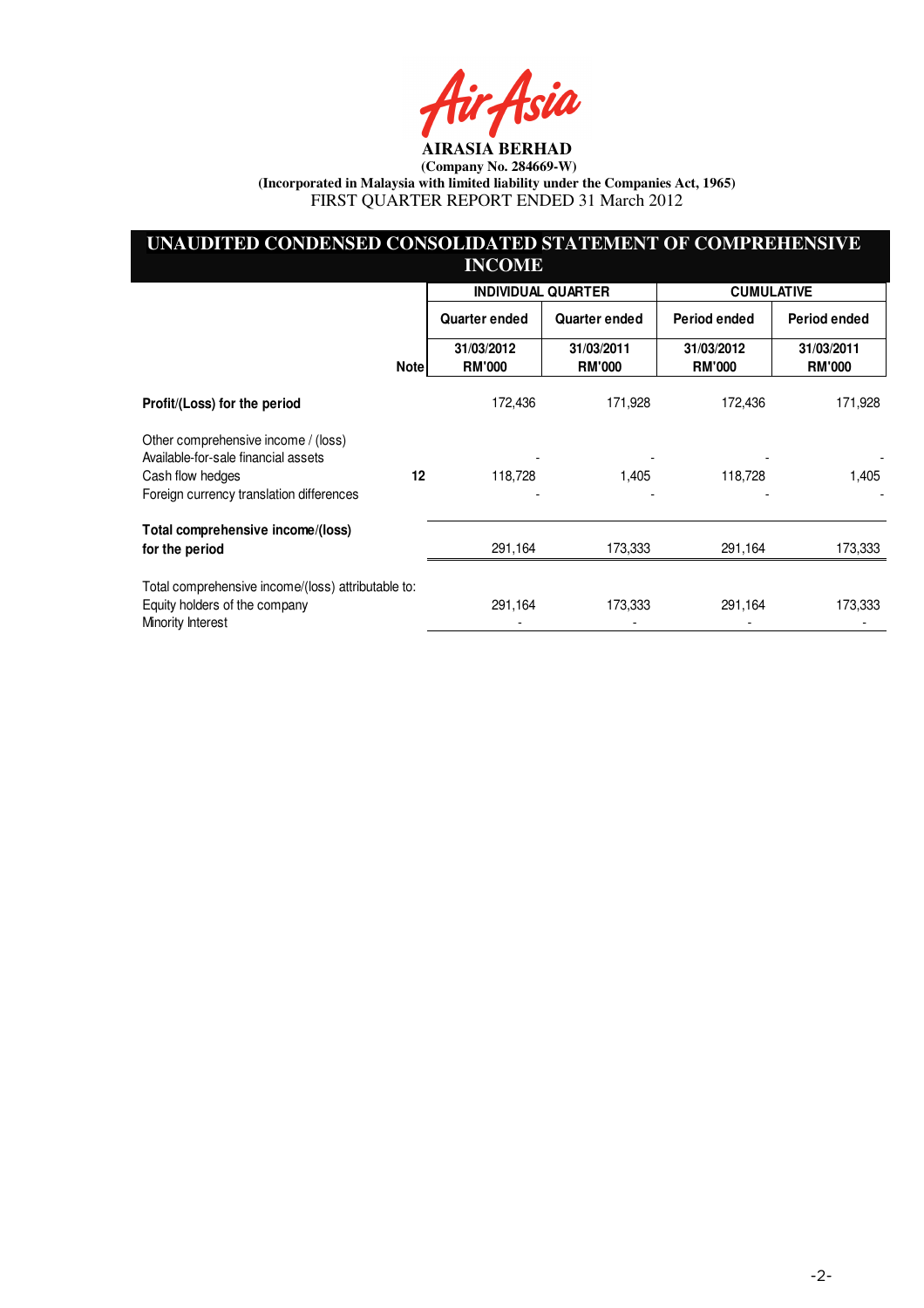Air Asia

# **UNAUDITED CONDENSED CONSOLIDATED CASH FLOW STATEMENTS**

|                                                                                                                 | <b>PERIOD ENDED</b>          | <b>PERIOD ENDED</b>                 |
|-----------------------------------------------------------------------------------------------------------------|------------------------------|-------------------------------------|
|                                                                                                                 | 31/03/2012<br><b>RM'000</b>  | 31/12/2011<br><b>RM'000</b>         |
| <b>CASH FLOWS FROM OPERATING ACTIVITIES</b>                                                                     |                              |                                     |
| Profit/(Loss) before taxation                                                                                   | 212,405                      | 777,017                             |
| Adjustments:<br>Property, plant and equipment                                                                   |                              |                                     |
| - Depreciation<br>- Write off                                                                                   | 130,742                      | 570,909<br>1,089                    |
| - Impairment<br>- Gain on disposal<br>Impairment loss on goodwill                                               | (10, 107)                    | 16,983<br>(198, 923)<br>1,404       |
| Amortisation of other investments<br>Unwinding of discount on intercompany receivables                          |                              | 25<br>(22, 656)                     |
| Fair value (gains)/losses on derivative financial intruments<br>Share of results of jointly-controlled entities | 114,481<br>2,989             | (41, 515)<br>(11,980)               |
| Share of results of associates<br>Net unrealised foreign exchange (gain)/loss                                   | 7,965<br>(165, 111)          | 5,652<br>150,234                    |
| Interest expense<br>Interest income                                                                             | 88,110<br>(18, 418)          | 368,007<br>(43, 422)                |
| <b>Changes in working capital</b><br>Inventories                                                                | 363,056<br>1,169             | 1,572,824<br>(2, 177)               |
| Receivables and prepayments<br>Trade and other payables                                                         | (157, 264)<br>(58, 802)      | (261, 860)<br>272,573               |
| Intercompany balances<br>Cash generated from / (used in) operations                                             | 24,732<br>172,891            | 169,205<br>1,750,565                |
| Interest paid                                                                                                   | (87, 810)                    | (367, 707)                          |
| Interest received<br>Tax paid                                                                                   | 18,418<br>(2,996)<br>100,503 | 43,422<br>(22, 381)<br>1,403,899    |
| Net cash from / (used in) operating activities                                                                  |                              |                                     |
| <b>CASH FLOWS FROM INVESTING ACTIVITIES</b><br>Property, plant and equipment                                    |                              |                                     |
| - Additions<br>- Proceeds from disposal<br>Investment in a jointly controlled entity                            | (107, 572)<br>12,524         | (612, 393)<br>387,960<br>(111, 674) |
| Investment in an associate<br>Deposit on aircraft purchase                                                      |                              | (44, 702)<br>(106, 662)             |
| Net cash used in investing activities                                                                           | (95, 048)                    | (487, 471)                          |
| <b>CASH FLOWS FROM FINANCING FACILITIES</b><br>Proceeds from allotment of shares                                | 316                          | 5,021                               |
| Hire purchase instalments paid<br>Proceeds from borrowings                                                      | 102,141                      | (15)<br>508,148                     |
| Dividend paid<br>Repayment of borrowings                                                                        | (155, 761)                   | (76, 965)<br>(752, 224)             |
| Deposits pledged as securities<br>Net cash from financing activities                                            | (72)<br>(53, 376)            | 16,395<br>(299, 640)                |
| <b>NET INCREASE/(DECREASE)</b>                                                                                  |                              |                                     |
| FOR THE FINANCIAL PERIOD<br>CASH AND CASH EQUIVALENTS AT BEGINNING                                              | (47, 921)                    | 616,788                             |
| OF THE FINANCIAL PERIOD<br>CASH AND CASH EQUIVALENTS AT END OF                                                  | 2,092,616                    | 1,475,828                           |
| <b>FINANCIAL PERIOD*</b>                                                                                        | 2,044,695                    | 2,092,616                           |

\* The balance at end of financial period excludes fixed deposits of RM12.466 million (31/12/11: RM12.394 million) pledged with licensed banks as securities for banking facilities granted to the Company

This Condensed Consolidated Cash Flow Statement should be read in conjunction with the Annual Financial Statements for the financial year ended 31 December 2011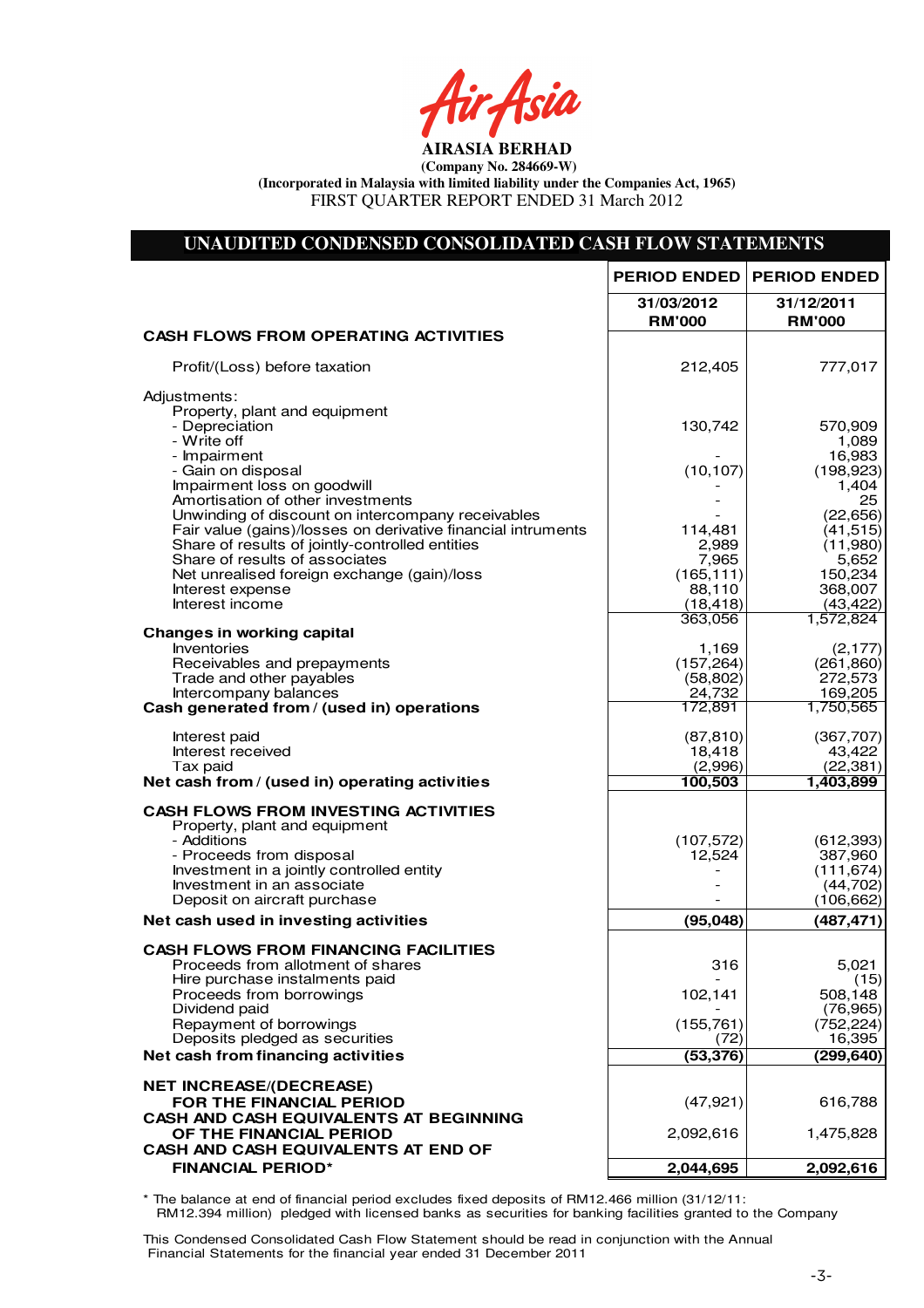ir Asia

## **UNAUDITED CONDENSED CONSOLIDATED STATEMENT OF FINANCIAL POSITION**

|                                                  |             | <b>AS AT</b>                | <b>AS AT</b>                | <b>AS AT</b>                |
|--------------------------------------------------|-------------|-----------------------------|-----------------------------|-----------------------------|
|                                                  |             |                             |                             |                             |
|                                                  |             | 31/03/2012<br><b>RM'000</b> | 31/12/2011<br><b>RM'000</b> | 01/01/2011<br><b>RM'000</b> |
|                                                  | <b>Note</b> |                             |                             | <b>MFRS</b>                 |
| <b>NON CURRENT ASSETS</b>                        |             |                             |                             |                             |
| Property, plant and equipment                    | 14          | 8,560,864                   | 8,586,451                   | 9,318,041                   |
| Investment in associates                         | 22          | 31,114                      | 39,079                      | 29                          |
| Investment in a jointly controlled entity        | 22          | 120,664                     | 123,654                     |                             |
| <b>AFS Financial Assets</b>                      |             | 152,942                     | 152,942                     | 152,942                     |
| Other investment                                 |             |                             |                             | 25                          |
| Goodwill                                         |             | 7,334                       | 7,334                       | 8,738                       |
| Deferred tax assets                              |             | 479,931                     | 516,100                     | 719,260                     |
| Receivables and prepayments                      |             | 14,982                      | 15,548                      | 23,593                      |
| Deposit on aircraft purchase                     |             | 108,544                     | 112,228                     |                             |
| Amounts due from an associate                    |             | 501,462                     | 513,614                     | 117,964                     |
| Derivative Financial Instruments                 | 33          | 25,180                      | 44,811                      | 25,544                      |
|                                                  |             | 10,003,017                  | 10,111,761                  | 10,366,136                  |
| <b>CURRENT ASSETS</b>                            |             |                             |                             |                             |
| Inventories                                      |             | 18,561                      | 19,730                      | 17,553                      |
| Receivables and prepayments                      |             | 1,241,429                   | 1,109,775                   | 841,122                     |
| Deposit on aircraft purchase                     |             | 264,007                     | 255,540                     | 248,684                     |
| Amounts due from a jointly controlled entity     |             | 4,526                       | 4,526                       | 99,802                      |
| Amount due from associates                       |             | 284,804                     | 289,492                     | 162,386                     |
| Deposits, bank and cash balances                 |             | 2,057,161                   | 2,105,010                   | 1,504,617                   |
| Derivative Financial Instruments                 | 33          | 27,459                      | 7,659                       |                             |
| Current tax recoverable                          |             | 1,412<br>3,899,359          | 2,216<br>3,793,948          | 2,874,164                   |
| <b>CURRENT LIABILITIES</b>                       |             |                             |                             |                             |
| Trade and other payables                         |             | 1,096,731                   | 1,137,232                   | 912,943                     |
| Sales in advance                                 |             | 387,743                     | 389,833                     | 328,549                     |
| Derivative Financial Instruments                 | 33          | 1,627                       | 38,011                      |                             |
| Amount due to associate                          |             | 4,444                       | 4,444                       | 5,223                       |
| Amount due to a related party                    |             | 7,360                       | 10,560                      | 41,262                      |
| Amount due to a JV entity                        |             | 59,046                      | 19,761                      |                             |
| Hire-purchase payables                           |             |                             |                             | 15                          |
| <b>Borrowings</b>                                | 32          | 605,313                     | 594,231                     | 553,967                     |
| Current tax liabilities                          |             |                             |                             | 1,632                       |
|                                                  |             | 2,162,264                   | 2,194,072                   | 1,843,591                   |
| <b>NET CURRENT ASSETS</b>                        |             | 1,737,095                   | 1,599,876                   | 1,030,573                   |
|                                                  |             |                             |                             |                             |
| <b>NON CURRENT LIABILITIES</b>                   |             |                             |                             |                             |
| <b>Borrowings</b>                                | 32          | 6,891,608                   | 7,186,919                   | 7,302,884                   |
| Derivative Financial Instruments                 | 33          | 520,627                     | 488,321                     | 452,865                     |
|                                                  |             |                             |                             |                             |
|                                                  |             | 7,412,235                   | 7,675,240                   | 7,755,749                   |
|                                                  |             |                             | 4,036,397                   |                             |
|                                                  |             | 4,327,877                   |                             | 3,640,960                   |
| <b>CAPITAL AND RESERVES</b>                      | 7           | 277,838                     |                             | 277,344                     |
| Share capital                                    |             | 1,226,437                   | 277,809<br>1,226,150        | 1,221,594                   |
| <b>Share Premium</b><br>Foreign exchange reserve |             | 596                         | 596                         | 485                         |
| Retained earnings                                |             | 2,753,366                   | 2,580,930                   | 2,102,571                   |
| <b>Other Reserves</b>                            |             | 69,640                      | (49,088)                    | 38,966                      |
| Shareholders' funds                              |             | 4,327,877                   | 4,036,397                   | 3,640,960                   |
| Net assets per share attributable to ordinary    |             |                             |                             |                             |
| equity holders of the Company (RM)               |             | 1.56                        | 1.45                        | 1.31                        |
|                                                  |             |                             |                             |                             |

The condensed consolidated statement of financial position should be read in conjunction with the audited financial statements for the financial year ended 31 December 2011 and the accompanying explanatory notes attached to the interim financial statements.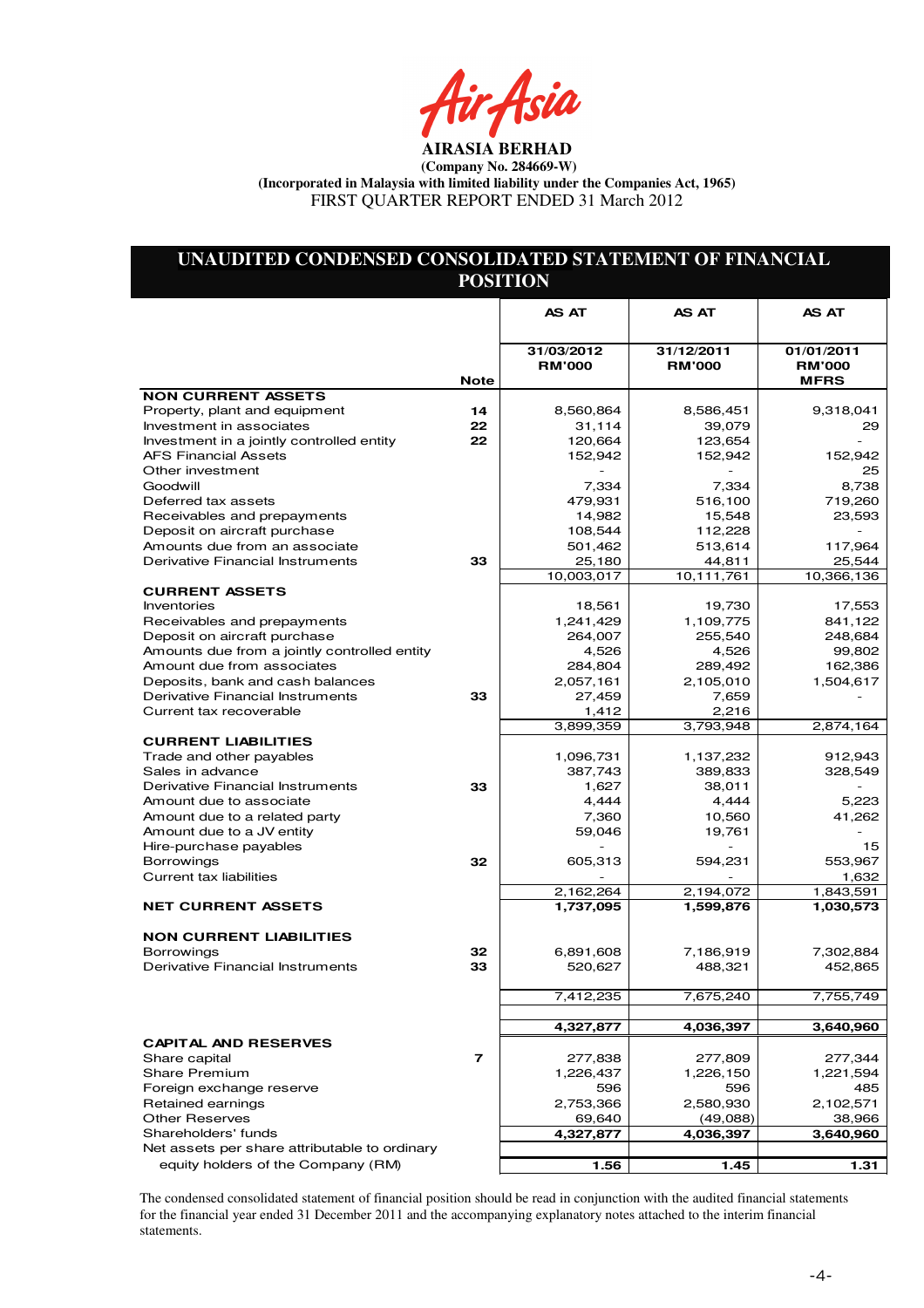Asia

|                                                                                                    |                                               | UNAUDITED CONDENSED CONSOLIDATED STATEMENT OF CHANGES IN EQUITY |                                          |                                                                |                                                               |                                                |                                              |                               |                                                     |                                                |
|----------------------------------------------------------------------------------------------------|-----------------------------------------------|-----------------------------------------------------------------|------------------------------------------|----------------------------------------------------------------|---------------------------------------------------------------|------------------------------------------------|----------------------------------------------|-------------------------------|-----------------------------------------------------|------------------------------------------------|
|                                                                                                    | Attributable to Equity Holders of the Company |                                                                 |                                          |                                                                |                                                               |                                                |                                              |                               |                                                     |                                                |
|                                                                                                    | ordinary shares                               | <b>Issued and fully paid</b><br>of RM0.10 each                  |                                          |                                                                |                                                               |                                                |                                              |                               |                                                     |                                                |
|                                                                                                    | <b>Number</b><br>of shares<br>'000            | Nominal<br>Value<br><b>RM'000</b>                               | <b>Share</b><br>Premium<br><b>RM'000</b> | Foreign<br><b>Exchange</b><br><b>Reserves</b><br><b>RM'000</b> | <b>Cash Flow</b><br>Hedge<br><b>Reserves</b><br><b>RM'000</b> | <b>AFS</b><br><b>Reserves</b><br><b>RM'000</b> | <b>Retained</b><br>Earnings<br><b>RM'000</b> | <b>Total</b><br><b>RM'000</b> | <b>Minority</b><br><b>Interest</b><br><b>RM'000</b> | <b>TOTAL</b><br><b>EQUITY</b><br><b>RM'000</b> |
| At 1 January 2012                                                                                  | 2,778,087                                     | 277,809                                                         | 1,226,150                                | 596                                                            | (159, 363)                                                    | 110,275                                        | 2,580,930                                    | 4,036,397                     | $\overline{\phantom{m}}$                            | 4,036,397                                      |
| Net Profit for the period                                                                          |                                               |                                                                 |                                          | ٠                                                              |                                                               | $\sim$                                         | 172,436                                      | 172,436                       | $\sim$                                              | 172,436                                        |
| Dividends paid                                                                                     |                                               |                                                                 |                                          |                                                                |                                                               |                                                |                                              |                               | $\sim$                                              |                                                |
| Other comprehensive income                                                                         |                                               |                                                                 |                                          |                                                                | 118,728                                                       |                                                |                                              | 118,728                       | ٠                                                   | 118,728                                        |
| <b>Issuance of ordinary shares</b><br>- Pursuant to the Employees'<br>Share Option Scheme ('ESOS') | 293                                           | 29                                                              | 287                                      | ٠                                                              |                                                               |                                                |                                              | 316                           | $\overline{\phantom{a}}$                            | 316                                            |
| At 31 March 2012                                                                                   | 2,778,380                                     | 277,838                                                         | 1,226,437                                | 596                                                            | (40, 635)                                                     | 110,275                                        | 2,753,366                                    | 4,327,877                     | $\sim$                                              | 4,327,877                                      |
| At 1 January 2011                                                                                  | 2,773,437                                     | 277,344                                                         | 1,221,594                                | 485                                                            | (71, 309)                                                     | 110,275                                        | 2,102,571                                    | 3,640,960                     | $\sim$                                              | 3,640,960                                      |
| Net Profit for the period                                                                          |                                               |                                                                 |                                          | $\overline{\phantom{a}}$                                       | ۰                                                             | $\overline{\phantom{a}}$                       | 171,928                                      | 171,928                       | $\overline{\phantom{a}}$                            | 171,928                                        |
| Other comprehensive income                                                                         |                                               |                                                                 |                                          |                                                                | 1,405                                                         | ٠                                              |                                              | 1,405                         | $\overline{\phantom{a}}$                            | 1,405                                          |
| <b>Issuance of ordinary shares</b>                                                                 |                                               |                                                                 |                                          |                                                                |                                                               |                                                |                                              |                               |                                                     |                                                |
| - Pursuant to the Employees'                                                                       |                                               |                                                                 |                                          |                                                                |                                                               | $\overline{\phantom{a}}$                       |                                              |                               | $\overline{\phantom{a}}$                            |                                                |
| Share Option Scheme ('ESOS')                                                                       | 2,080                                         | 208                                                             | 2,038                                    | $\overline{\phantom{a}}$                                       | ٠                                                             | $\overline{\phantom{a}}$                       |                                              | 2,246                         | $\overline{\phantom{a}}$                            | 2,246                                          |
| At 31 March 2011                                                                                   | 2,775,517                                     | 277,552                                                         | 1,223,632                                | 485                                                            | (69, 904)                                                     | 110,275                                        | 2,274,499                                    | 3,816,539                     | $\overline{\phantom{a}}$                            | 3,816,539                                      |

The condensed consolidated statement of changes in equity should be read in conjunction with the audited financial statements for the financial year ended 31 December 2011 and the accompanying explanatory<br>notes attached to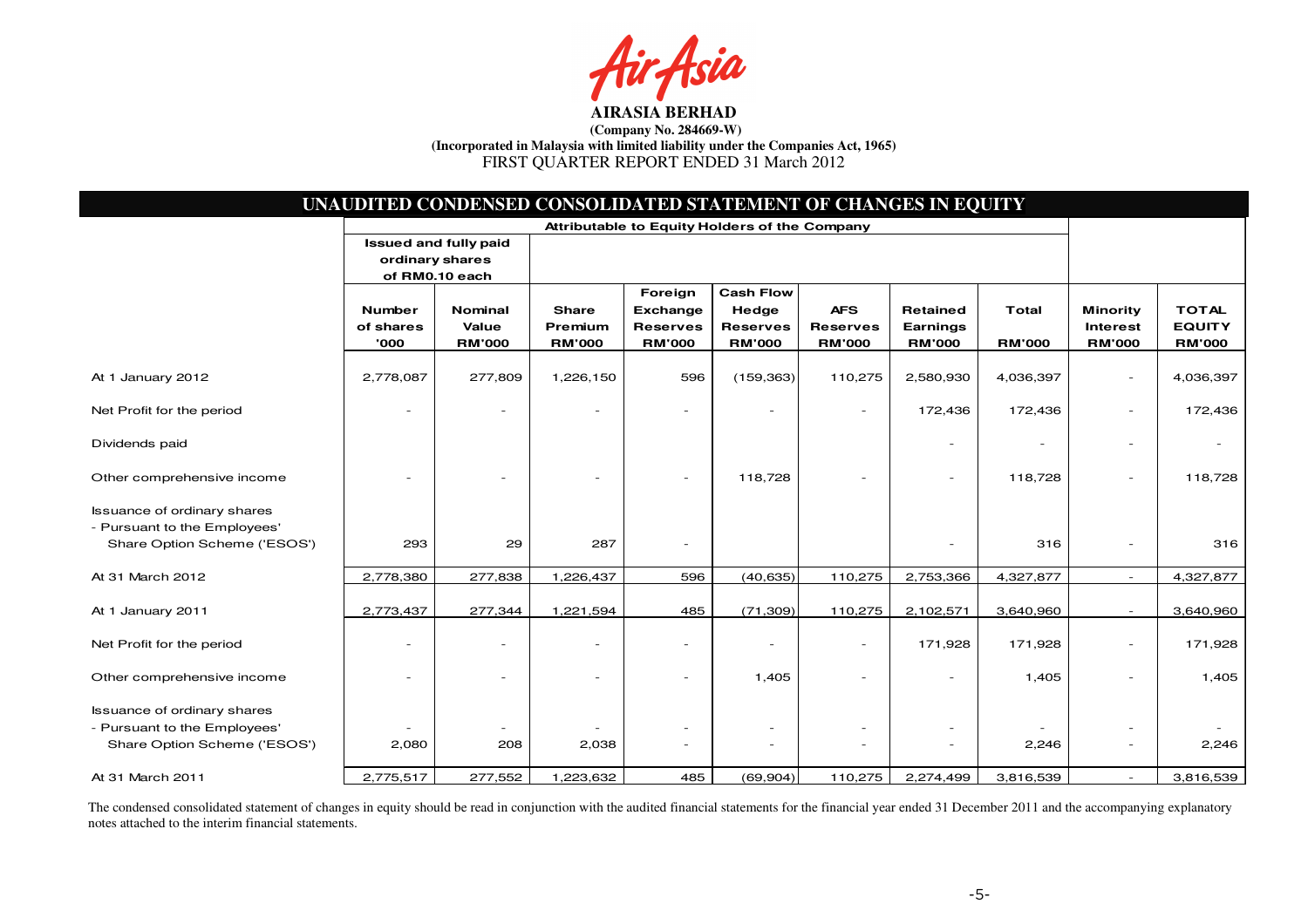

## **KEY OPERATING STATISTICS – 31 March 2012**

**Performance indicator for Malaysian operations for current quarter against the same quarter last year** 

| <b>Quarter Ended: 31 March</b>     | <b>Jan-Mar 2012</b> | <b>Jan-Mar 2011</b> | Change y-o-y |
|------------------------------------|---------------------|---------------------|--------------|
|                                    |                     |                     |              |
| Passengers Carried                 | 4,821,397           | 4,318,334           | 12%          |
| Capacity                           | 6,057,000           | 5,415,120           | 12%          |
| Seat Load Factor                   | 80%                 | 80%                 | 0 ppt        |
| RPK (million)                      | 5,546               | 5,108               | 9%           |
| ASK (million)                      | 6,907               | 6,374               | 8%           |
| Average Fare (RM)                  | 177                 | 164                 | 7%           |
| Ancillary Income Per Pax (RM)      | 40                  | $40^*$              | $-1%$        |
| Unit Passenger Revenue (RM)        | 216                 | 204                 | 6%           |
| Revenue / ASK (sen)                | 16.92               | 16.53               | 2%           |
| Revenue / ASK (US cents)           | 5.58                | 5.45                | 2%           |
| Cost / ASK (sen)                   | 13.44               | 12.73               | 6%           |
| Cost / ASK (US cents)              | 4.43                | 4.20                | 6%           |
| Cost / ASK-ex Fuel (sen)           | 7.04                | 6.83                | 3%           |
| Cost / ASK-ex Fuel (US cents)      | 2.32                | 2.25                | 3%           |
| Aircraft (end of period)           | 57                  | 53                  | 8%           |
| Average Stage Length (km)          | 1,143               | 1,180               | -3%          |
| Number of Flights                  | 33,650              | 30,084              | 12%          |
| Fuel Consumed (Barrels)            | 1,133,866           | 1,055,071           | 7%           |
| Average Fuel Price (US\$ / Barrel) | 129                 | 118                 | 9%           |

*Exchange Rate: RM:USD – 3.0331, prior year US cents figures are restated at current exchange rate.* 

**\***Adjusted from previously published figure to be comparable with current period.

### **Definition and calculation methodology**

| ASK (Available Seat Kilometres)    | Total available seats multiplied by the distance flown.     |
|------------------------------------|-------------------------------------------------------------|
| RPK (Revenue Passenger Kilometres) | Number of passengers carried multiplied by distance flown   |
| Revenue/ASK                        | Total revenue divided by ASK                                |
| Cost/ASK                           | Total expenses before interest and tax divided by ASK       |
| $Cost/ASK - ex fuel$               | Costs, as defined above, less fuel expenses, divided by ASK |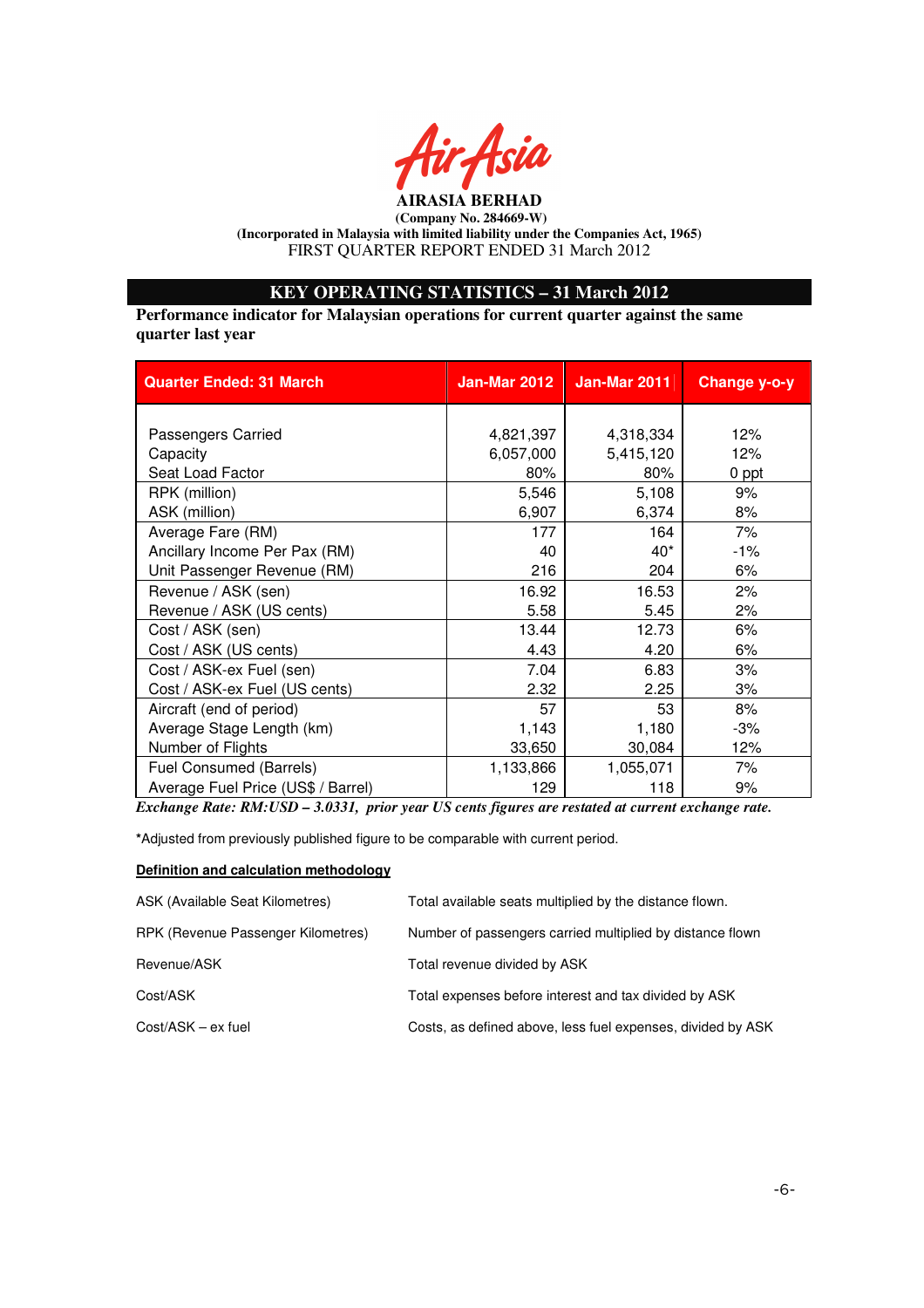

## **NOTES TO THE UNAUDITED ACCOUNTS – 31 March 2012**

### **1. Basis of preparation**

The interim financial report is unaudited and has been prepared in accordance with Malaysian Financial Reporting Standard ("MFRS") 134: "Interim Financial Reporting" and paragraph 9.22 and Appendix 9B of the Bursa Malaysia Securities Berhad ("Bursa Malaysia") Listing Requirements.

In accordance with MFRS1 an opening MFRS statement of financial position has been presented at the date of transition to MFRS's. There are no differences between the opening MFRS statement of financial and the statement of financial position presented under FRS's at 31 December 2010.

The interim financial statements should be read in conjunction with the audited financial statements of the Group for the financial year ended 31 December 2011.

### **2. Summary of significant accounting policies**

The accounting policies and methods of computation adopted for the interim financial statements are consistent with those adopted for the audited financial statements for the financial year ended 31 December 2011

In current financial year, the Group is adopting the new IFRS-compliant framework, Malaysian Financial Reporting Standards ("MFRS"). In adopting the new framework, the Group is applying MFRS 1 "First-time adoption of MFRS". MFRS 1 provides for certain optional exemption and certain mandatory exception for first-time MFRS adopters.

Details of standards, amendments to published standards and interpretations to existing standards that are applicable to the Group with effect from 1 January 2012 or later are provided in note 2 to the audited financial statements of the Group for the financial year ended 31 December 2011.

#### **3. Auditors' report on preceding annual financial statements**

The auditors have expressed an unqualified opinion on the Group's statutory financial statements for the financial year ended 31 December 2011 in their report dated 27 April 2012.

### **4. Seasonality of operations**

AirAsia is primarily involved in the provision of air transportation services and thus, is subject to the seasonal demand for air travel. The seat load factor was the same in the quarter under review against the same period last year. Compared against the immediate preceding quarter (fourth quarter October – December 2011), the seat load factor was 2 percentage points lower. This seasonal pattern is in line with the expectation of the Group.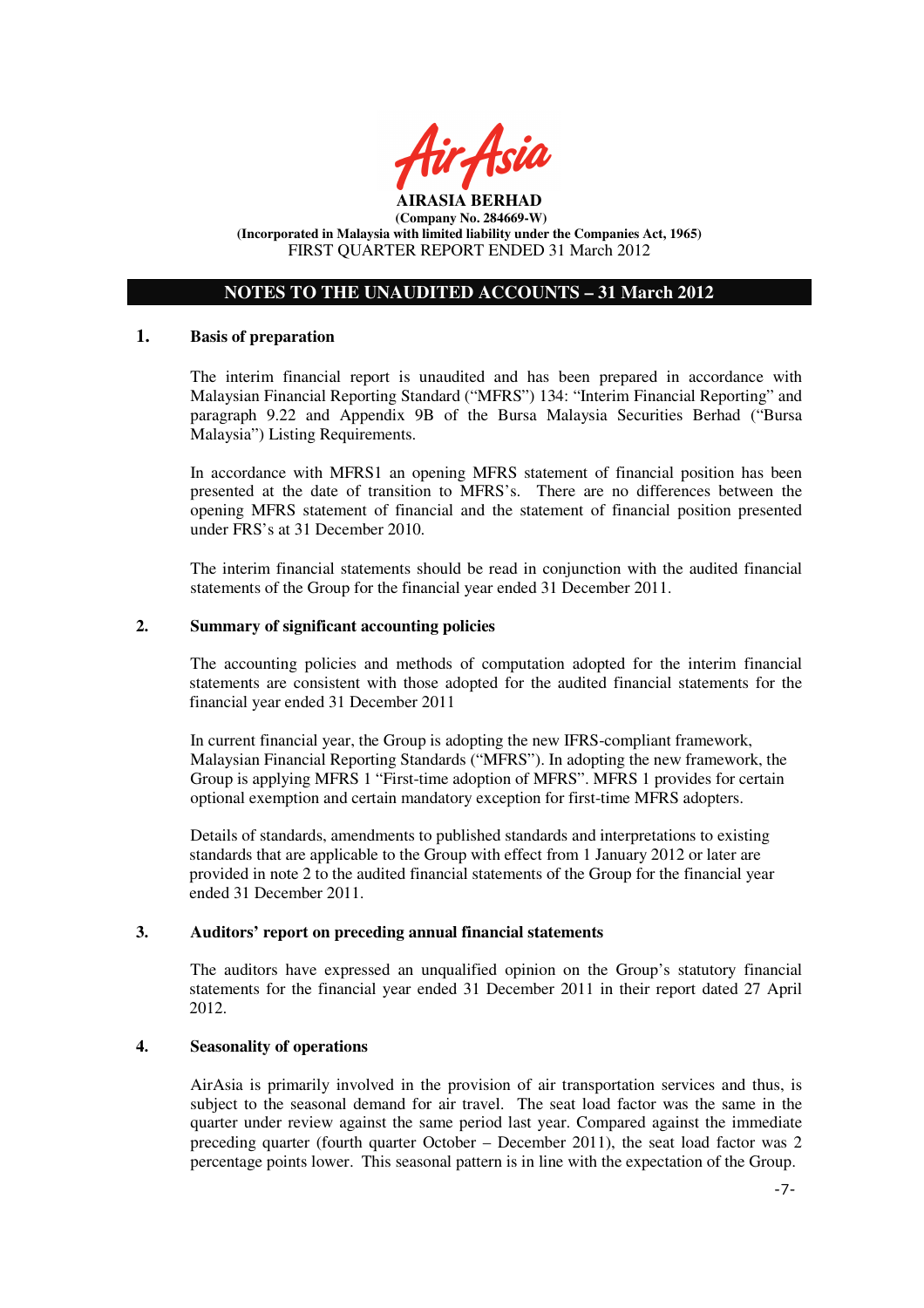

## **(Incorporated in Malaysia with limited liability under the Companies Act, 1965)**  FIRST QUARTER REPORT ENDED 31 March 2012

## **NOTES TO THE UNAUDITED ACCOUNTS – 31 March 2012**

### **5. Unusual items due to their nature, size or incidence**

There were no unusual items affecting assets, liabilities, equity, net income or cash flows during the current quarter and financial period-to-date.

### **6. Changes in estimates**

There were no changes in estimates that have had material effect in the current quarter and financial period-to-date results.

### **7. Capital and reserves**

During quarter ended 31 March 2012, the total issued and paid-up share capital of the Company increased from RM277,808,558 to RM277,837,858 from the issuance of 29,300 ordinary shares of RM0.10 each pursuant to the exercise of ESOS at the option price of RM1.08. Other than the above, there was no cancellation, repurchases, resale and repayment of debt and equity securities for the period ended 31 March 2012.

## **8. Dividend paid**

No dividends were declared or approved in the quarter ended 31 March 2012.

## **9. Segment reporting**

The Group operates a single reportable segment, that of Airline Operations.

### **10. Revenue**

|                                 | <b>Quarter ended</b><br>31/3/2012<br><b>RM</b> million | <b>Quarter ended</b><br>31/3/2011<br><b>RM</b> million |
|---------------------------------|--------------------------------------------------------|--------------------------------------------------------|
| Passenger seat sales            | 788.5                                                  | 709.7                                                  |
| Baggage fees                    | 97.1                                                   | 91.6                                                   |
| Aircraft operating lease income | 124.5                                                  | 119.0                                                  |
| Surcharges and fees             | 64.3                                                   | 5.3                                                    |
| Travel and tour operations      |                                                        | 22.6                                                   |
| Other revenue                   | 94.0                                                   | 105.1                                                  |
|                                 | 1.168.4                                                | 1,053.3                                                |

Other revenue includes assigned seat, freight, cancellation, documentation and other fees and the on-board sale of meals and merchandise.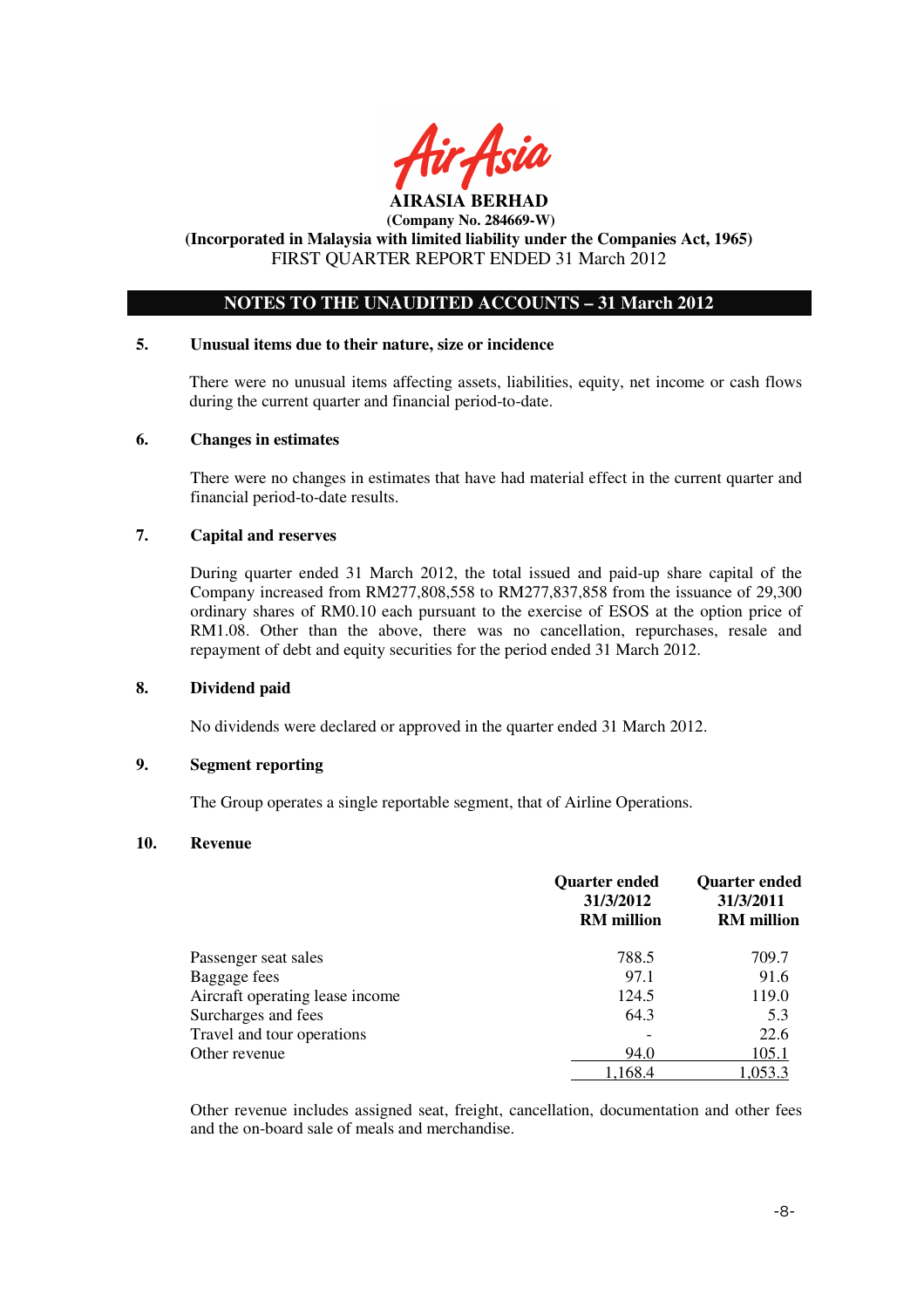

**(Incorporated in Malaysia with limited liability under the Companies Act, 1965)**  FIRST QUARTER REPORT ENDED 31 March 2012

## **NOTES TO THE UNAUDITED ACCOUNTS – 31 March 2012**

### **11. Other gains/(losses) - net**

 Other gains/(losses) – net comprise fair value changes due to movement in mark-to-market (MTM) position on non-designated hedging contracts at 31 March 2012 as compared to 31 December 2011, and are detailed below:

|     |                                                    | <b>Quarter ended</b><br>31/3/2012<br><b>RM</b> million | <b>Quarter ended</b><br>31/3/2011<br><b>RM</b> million |
|-----|----------------------------------------------------|--------------------------------------------------------|--------------------------------------------------------|
| (1) | Gain / (loss) from fuel contracts                  | (4.2)                                                  | 2.6                                                    |
|     | (ii) Gain / (loss) from foreign currency contracts | (13.2)                                                 | (2.4)                                                  |
|     | $(v)$ Gain / (loss) from interest rate contracts   | 7.0                                                    | 13.7                                                   |
|     |                                                    | (10.4)                                                 | 13 Q                                                   |

The above gains and losses arise from the movement in exchange rates (principally RM:US\$), interest rates and crude oil prices relative to the contracted rate during the quarter. The fair value of derivative financial instruments is determined by discounting future cash flows to present value.

### **12. Other Comprehensive Income**

Cash flow hedges represent fair value changes due to movement in MTM position on effective hedging contracts at 31 March 2012 as compared to 31 December 2011 as follows:

|                                               | Quarter ended<br>31/3/2012<br><b>RM</b> million | <b>Quarter ended</b><br>31/3/2011<br><b>RM</b> million |
|-----------------------------------------------|-------------------------------------------------|--------------------------------------------------------|
| Fair value gain/(loss) in the period<br>(1)   | (14.6)                                          | (58.7)                                                 |
| Amount transferred to income statement<br>(1) | (104.1)                                         | 60.1                                                   |
|                                               |                                                 |                                                        |

Fair value changes in effective hedging contracts are recognized directly in equity and are transferred to the income statement in the same period as the underlying hedged item affects profit or loss.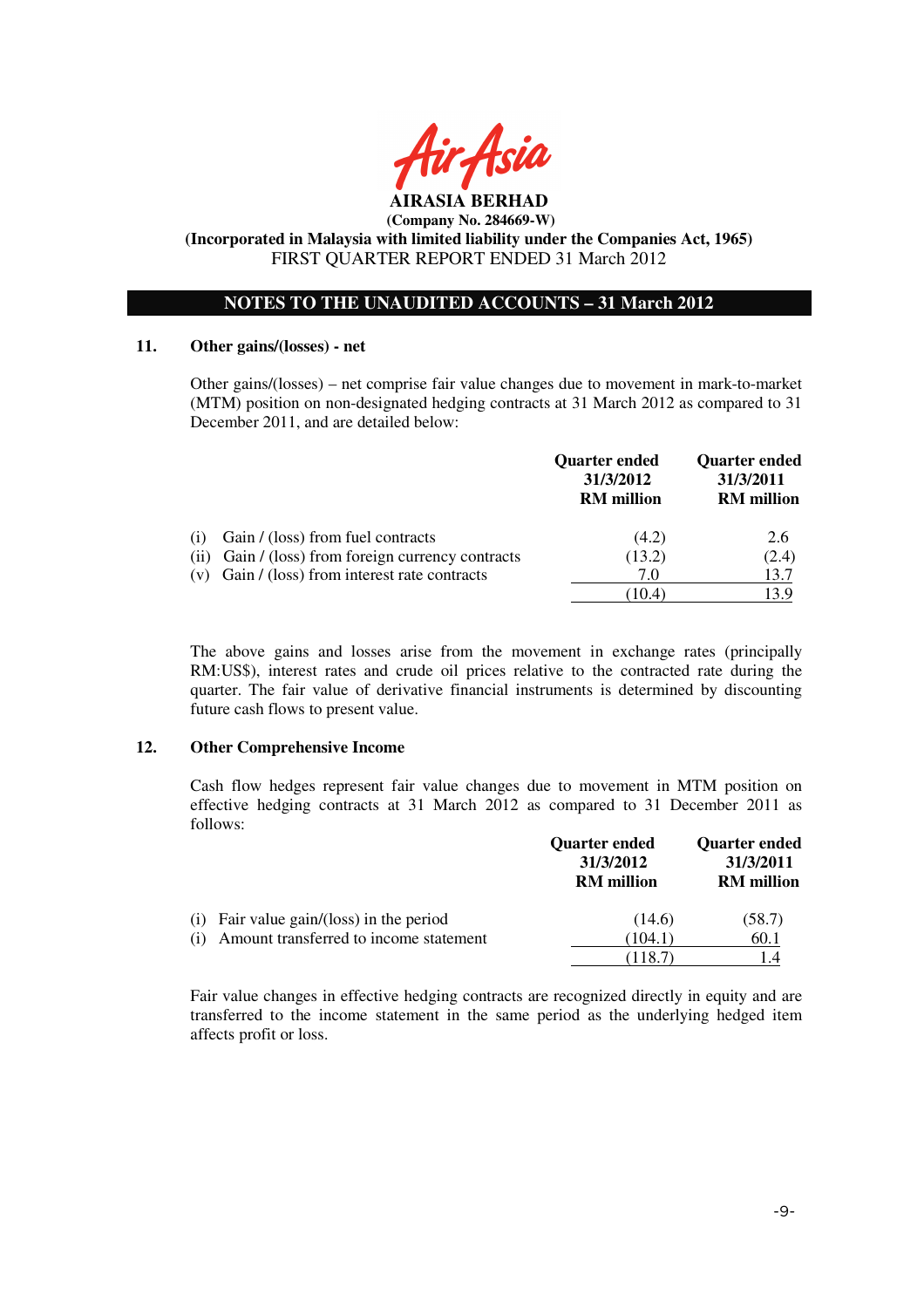

**(Incorporated in Malaysia with limited liability under the Companies Act, 1965)**  FIRST QUARTER REPORT ENDED 31 March 2012

## **NOTES TO THE UNAUDITED ACCOUNTS – 31 March 2012**

### **13. Disclosure of Realised and Unrealised Profits**

The cumulative retained profit of the Group and its subsidiaries comprises realized and unrealized profit as disclosed in the table below.

|                                                                       | As at<br>31/3/2012<br><b>RM'000</b> | As at<br>31/12/2011<br><b>RM'000</b> |
|-----------------------------------------------------------------------|-------------------------------------|--------------------------------------|
| Total retained profit of AirAsia Berhad and its                       |                                     |                                      |
| subsidiaries                                                          |                                     |                                      |
| Realised<br>$\left( 1\right)$                                         | 2,280,643                           | 1,781,491                            |
| Unrealised<br>(i)                                                     | 493,515                             | 809,277                              |
|                                                                       | 2,774,158                           | 2,590,768                            |
| Total share of accumulated losses from associates                     |                                     |                                      |
| Realised<br>(i)<br>Unrealised<br>(i)                                  | (17, 729)                           | (9,764)                              |
|                                                                       | (17, 729)                           | (9,764)                              |
| Total share of accumulated losses from jointly<br>controlled entities |                                     |                                      |
| Realised<br>(1)                                                       | (3,063)                             | (74)                                 |
| Unrealised<br>(i)                                                     |                                     |                                      |
|                                                                       | (3,063)                             | (74)                                 |
| Total group retained profit as per consolidated                       |                                     |                                      |
| accounts                                                              | 2,753,366                           | 2,580,930                            |

#### **14. Property, plant and equipment**

#### *(a) acquisition and disposals*

During the quarter ended 31 March 2012, the Group acquired property, plant and equipment with a cost of RM234.8 million (quarter ended 31 March 2011: RM226.5 million).

During the quarter ended 31 March 2012, the Group disposed of property, plant and equipment with a net book value of RM114.3 million (quarter ended 31 March 2011: RM 21.3 million).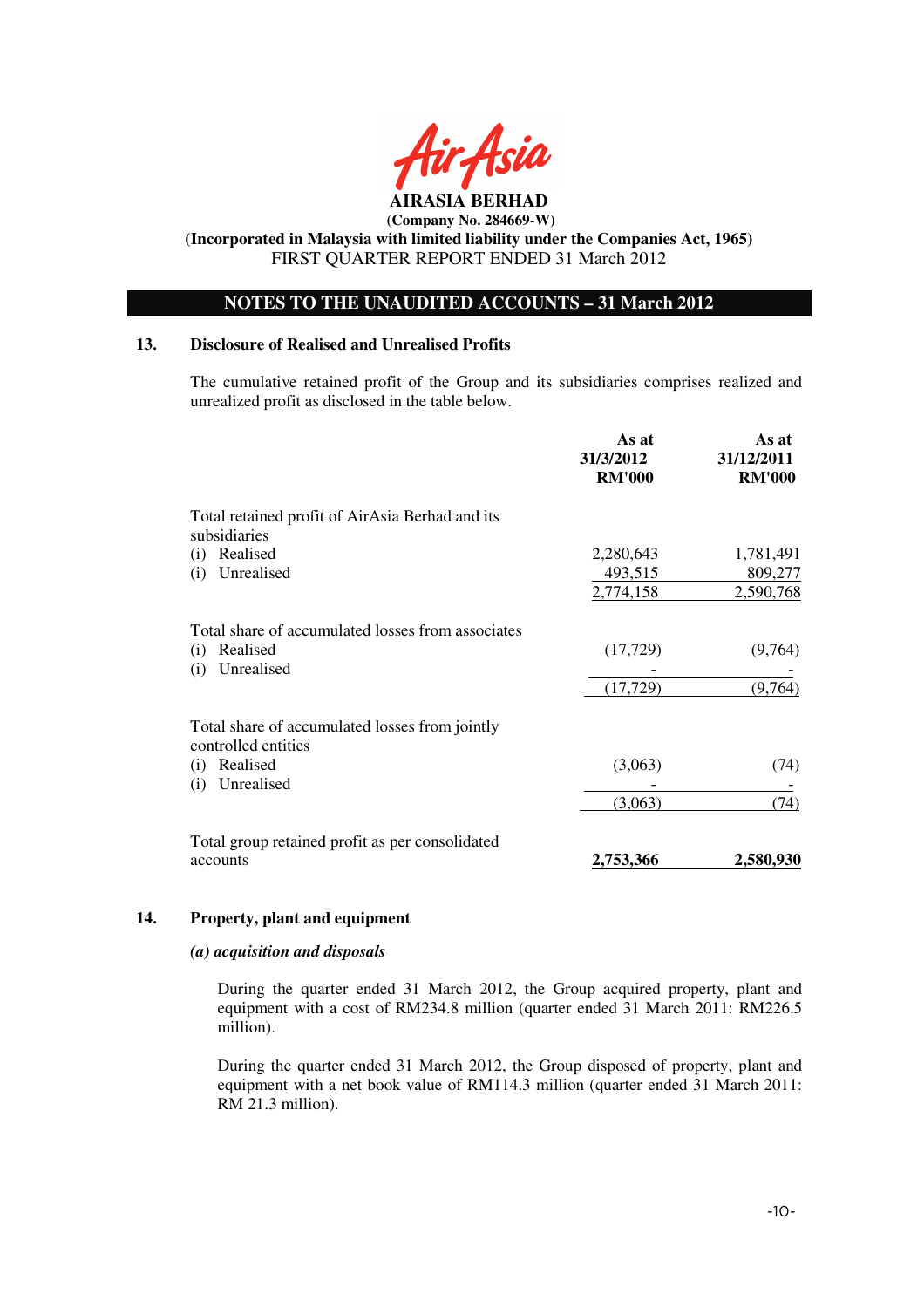

#### **AIRASIA BERHAD (Company No. 284669-W)**

## **(Incorporated in Malaysia with limited liability under the Companies Act, 1965)**  FIRST QUARTER REPORT ENDED 31 March 2012

## **NOTES TO THE UNAUDITED ACCOUNTS – 31 March 2012**

### *(b) revaluation*

There was no revaluation of property, plant and equipment for the quarter ended 31 March 2012 (quarter ended 31 March 2011: RM Nil).

### *(c) impairment*

There was no impairment of property, plant and equipment for the quarter ended 31 March 2012 (quarter ended 31 March 2011: RM Nil).

### **15. Post balance sheet events**

There were no material events after the period end that have not been reflected in the financial statements for the financial period ended 31 March 2012 as at the date of this report.

### **16. Changes in composition of the Group**

There were no changes in the composition of the group during the quarter under review.

### **17. Contingent assets**

As at the date of this report, the Group does not have any contingent assets.

## **18. Changes in contingent liabilities since the last annual balance sheet date**

There were no material changes in contingent liabilities since the latest audited financial statements of the Group for the financial year ended 31 December 2011.

### **19. Capital commitments outstanding not provided for in the interim financial report**

Capital commitments for property, plant and equipment:

|                                 | <b>Group and Company</b> |            |  |
|---------------------------------|--------------------------|------------|--|
|                                 | 31/3/2012                | 31/3/2011  |  |
|                                 | RM'000                   | RM'000     |  |
| Approved and contracted for     | 38,851,691               | 11,755,591 |  |
| Approved but not contracted for | 16,192,069               | 7,879,572  |  |
|                                 | 55,043,760               | 19,635,163 |  |
|                                 |                          |            |  |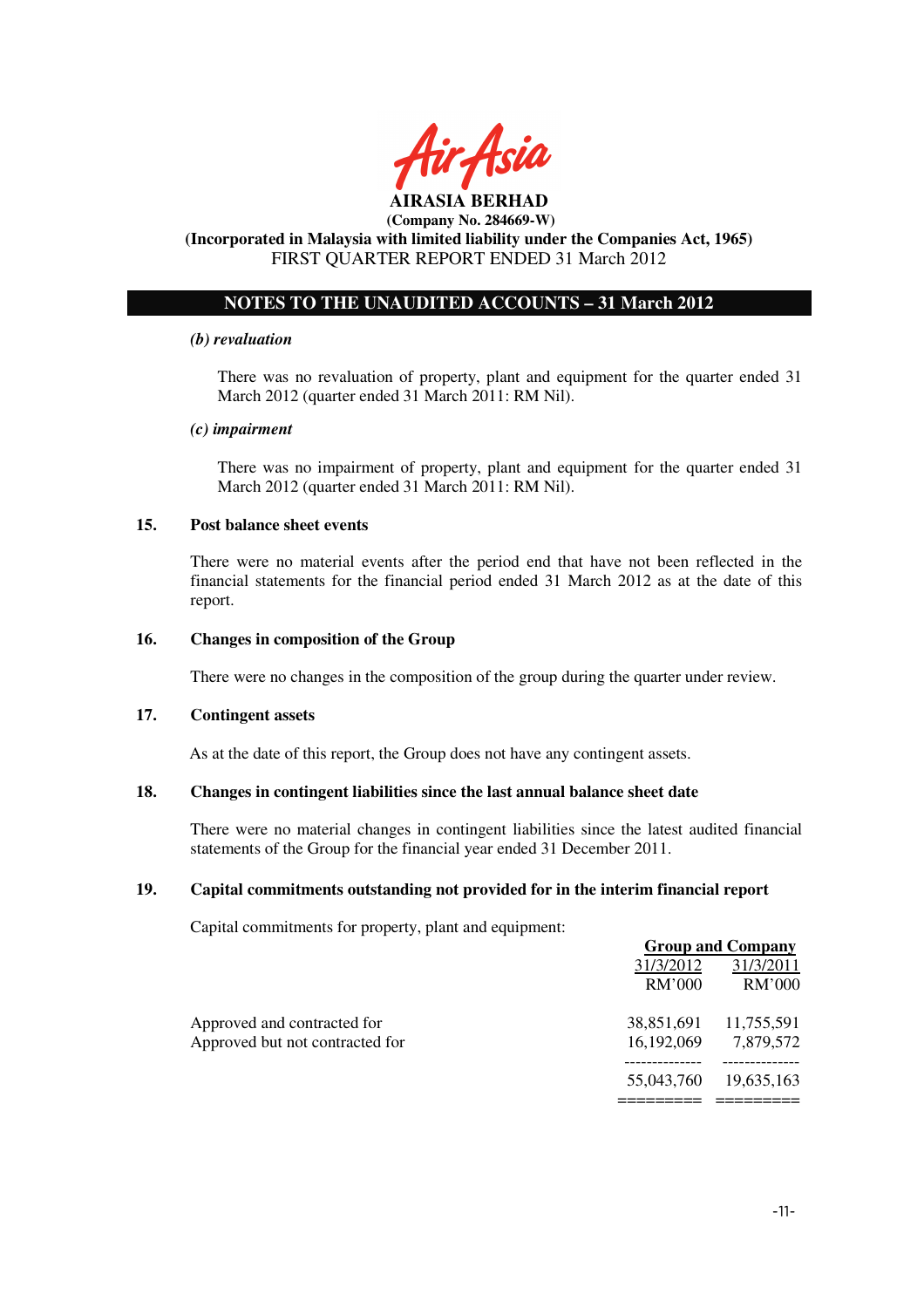

**(Incorporated in Malaysia with limited liability under the Companies Act, 1965)**  FIRST QUARTER REPORT ENDED 31 March 2012

## **NOTES TO THE UNAUDITED ACCOUNTS – 31 March 2012**

### **20. Material related party transactions**

Details of the relationship and transactions between AirAsia and its related parties are as described below. The related party transactions described were carried out on the terms and conditions obtainable in transactions with unrelated parties unless otherwise stated.

| Name of company                     | Relationship                               |
|-------------------------------------|--------------------------------------------|
| Thai AirAsia                        | A jointly controlled entity of the Company |
| PT Indonesia AirAsia                | An associate of the Company                |
| AirAsia X Sdn. Bhd.                 | An investment with common shareholders and |
|                                     | directors of the Company                   |
| AirAsia Inc (Philippines)           | An associate of the Company                |
| Asian Aviation Centre of Excellence |                                            |
| Sdn Bhd                             | A jointly controlled entity of the Company |

These following items have been included in the Income Statement.

|                                               | Thai AirAsia                                                                                      | <b>Quarter ended</b><br>31/3/2012<br><b>RM'000</b> | Group<br><b>Quarter ended</b><br>31/3/2011<br><b>RM'000</b> |
|-----------------------------------------------|---------------------------------------------------------------------------------------------------|----------------------------------------------------|-------------------------------------------------------------|
| $\overline{\phantom{0}}$<br>$\qquad \qquad -$ | Lease rental income on aircraft<br>Maintenance and overhaul charges                               | 74,951                                             | 64,739                                                      |
| $\overline{\phantom{0}}$<br>-                 | Indonesia AirAsia<br>Lease rental income on aircraft<br>Maintenance and overhaul charges          | 43,881                                             | 54,238<br>1,577                                             |
| $\overline{a}$<br>$\qquad \qquad -$           | <b>Philippines AirAsia</b><br>Lease rental income on aircraft<br>Maintenance and overhaul charges | 5,682                                              |                                                             |
| -                                             | AirAsia X Sdn. Bhd.<br>Services charged to AirAsia X Sdn Bhd                                      | 1,311                                              | 16,957                                                      |
| -                                             | <b>Asian Aviation Centre of Excellence Sdn Bhd</b><br>Training costs charged to AirAsia Berhad    | (6,359)                                            |                                                             |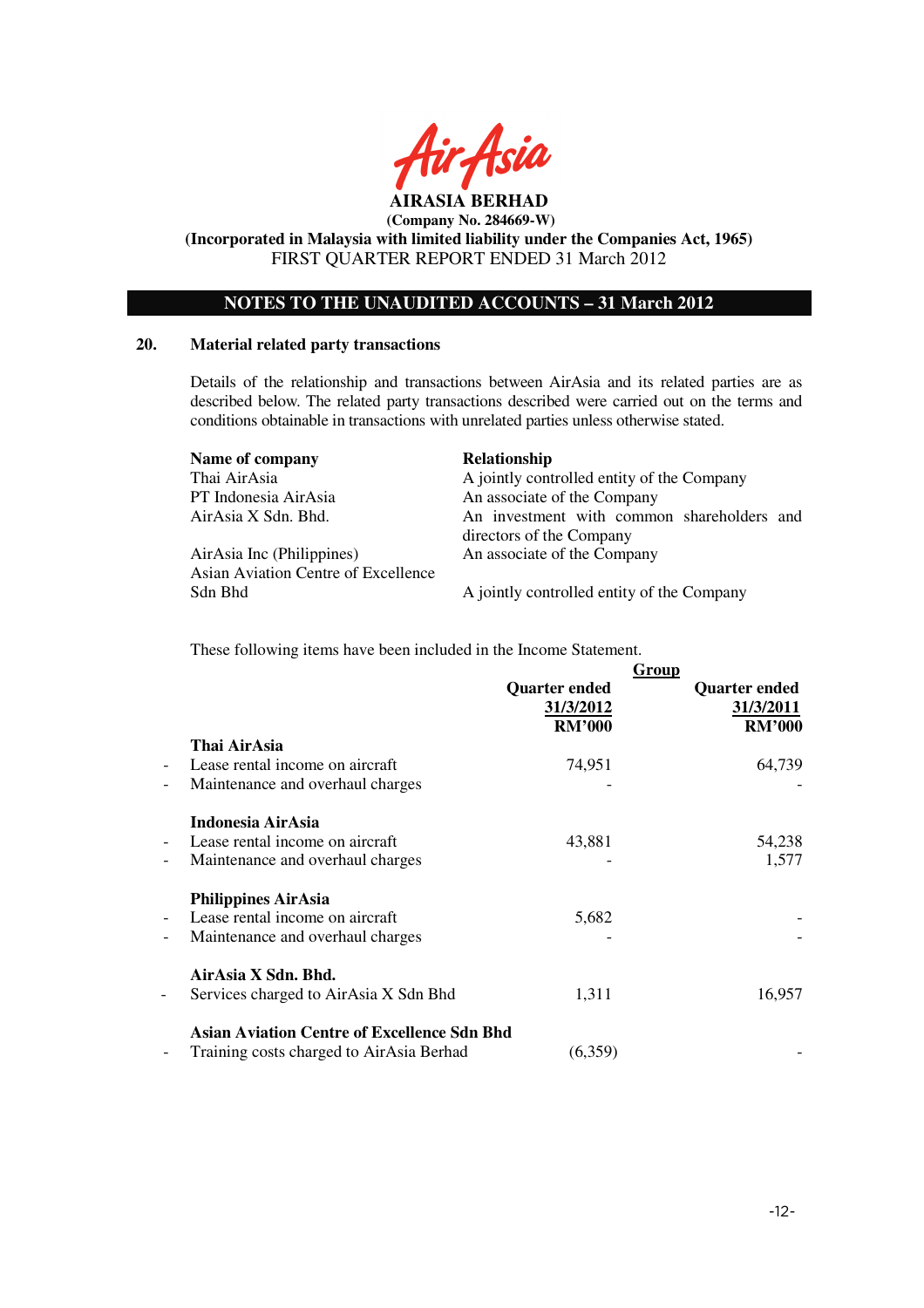

## **AIRASIA BERHAD (Company No. 284669-W)**

## **(Incorporated in Malaysia with limited liability under the Companies Act, 1965)**  FIRST QUARTER REPORT ENDED 31 March 2012

## **NOTES TO THE UNAUDITED ACCOUNTS – 31 March 2012**

## **21. Review of performance**

### **(A) Performance of current quarter against the same quarter last year for Malaysia**

| <b>Quarter Ended: 31 March</b>                                                     | <b>Jan-Mar 2012</b>     | Jan-Mar 2011            |
|------------------------------------------------------------------------------------|-------------------------|-------------------------|
| <b>RM'000</b>                                                                      |                         |                         |
| Revenue                                                                            | 1,168,398               | 1,053,283               |
| Operating expenses:                                                                |                         |                         |
| - Staff costs                                                                      | (150, 978)              | (117, 995)              |
| - Depreciation of property, plant                                                  |                         |                         |
| and equipment                                                                      | (130, 742)              | (141, 136)              |
| - Aircraft fuel expenses                                                           | (442, 284)              | (376, 547)              |
| - Maintenance and overhaul                                                         | (27, 622)               | (25, 919)               |
| - User charges and other related expenses<br>- Aircraft operating lease expenses   | (108, 720)<br>(40, 385) | (126, 122)<br>(15, 795) |
| - Travel and tour operating expenses                                               |                         | (17, 933)               |
| - (Loss)/gain on unwinding of derivatives                                          |                         |                         |
| - Other operating expenses                                                         | (43, 104)               | (32, 836)               |
| Other (losses)/gains - net                                                         | (10, 384)               | 13,862                  |
| Other income                                                                       | 25,896                  | 28,855                  |
| <b>Operating Profit</b>                                                            | 240,075                 | 241,717                 |
|                                                                                    |                         |                         |
| Finance Income                                                                     | 18,418                  | 14,671                  |
| <b>Finance Costs</b>                                                               | (90, 525)               | (94, 488)               |
| <b>Net operating profit</b>                                                        | 167,968                 | 161,900                 |
| Foreign Exchange gain/(loss) on borrowings                                         | 83,583                  | 40,974                  |
| Foreign Exchange gain/(loss) on amounts due                                        |                         |                         |
| from associates and jointly-controlled entities                                    | (28, 192)               |                         |
| Share of results of a jointly controlled entitiy<br>Share of results of associates | (2,989)<br>(7, 965)     |                         |
|                                                                                    |                         |                         |
| <b>Profit before tax</b>                                                           | 212,405                 | 202,874                 |
| <b>Current Taxation</b>                                                            | (3,800)                 | (3,658)                 |
| Deferred taxation                                                                  | (36, 169)               | (27, 288)               |
|                                                                                    |                         |                         |
| Profit after tax                                                                   | 172,436                 | 171,928                 |
| <b>EBITDAR</b>                                                                     | 411,202                 | 398,648                 |
| <b>EBITDAR Margin</b>                                                              | 35%                     | 38%                     |
| <b>EBIT Margin</b>                                                                 | 21%                     | 23%                     |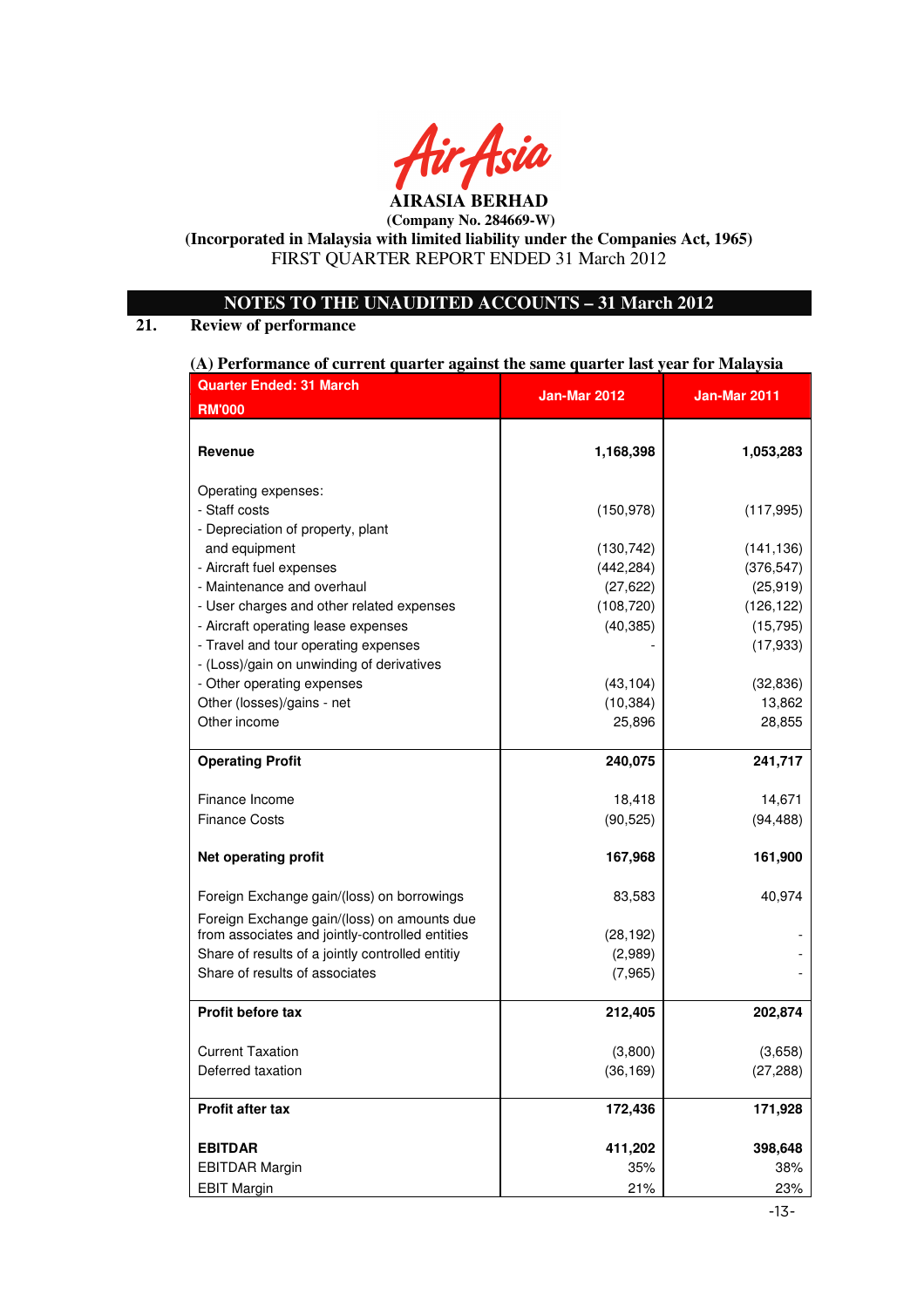

## **NOTES TO THE UNAUDITED ACCOUNTS – 31 March 2012**

The Group recorded revenue of RM1,168.4 million for the quarter ended 31 March 2012 ("1Q12"), 11% higher than the revenue of RM1,053.3 million recorded in the quarter ended 31 March 2011 ("1Q11"). The revenue growth was supported by 12% growth in passenger volume while the average fare was 7% higher at RM177 as compared to RM164 achieved in 1Q11. Ancillary income per passenger year-on-year was unchanged at RM40 on a like for like basis. The seat load factor was 80%, the same as in the corresponding period last year.

The profit after tax for the period was RM172.4 million compared to RM171.9 million in the same quarter of 2011.

## **(B) Cashflow commentary for current quarter against immediately preceding quarter**

| Net Cash Flow (RM'000)                | <b>Jan - Mar 2012</b> | <b>Oct - Dec 2011</b> |
|---------------------------------------|-----------------------|-----------------------|
|                                       |                       |                       |
| Cash from Operations                  | 100,504               | 538,181               |
| Cash from Investing Activities        | (95,048)              | (224,070)             |
| <b>Cash from Financing Activities</b> | (53, 377)             | 76,931                |
| <b>Net Cash Flow</b>                  | (47, 921)             | 391,042               |

The Group's cash from operations was RM100.5 million, compared to RM538.2 million in the immediate preceding quarter ended December 2011. Net cash flow in the quarter amounted to RM47.9 million outflow, as cash flows from investing and financing activities exceeded operating cash flows.

## **(C) Balance sheet commentary for current quarter**

| <b>Balance Sheet</b><br><b>RM</b> million | <b>Mar 2012</b> | <b>Dec 2011</b> |
|-------------------------------------------|-----------------|-----------------|
| <b>Total Debt</b>                         | 7,497           | 7,781           |
| Cash                                      | 2,057           | 2,105           |
| <b>Net Debt</b>                           | 5,440           | 5,676           |
| Net Gearing                               | 1.26            | 1.41            |

The Group's total debt as of end of 31 March 2012 was RM7,497 million. The Group's net debt after offsetting the cash balances amounted to RM5,440 million. This translates to a net gearing ratio of 1.26 times, 11% lower than the immediately preceding quarter.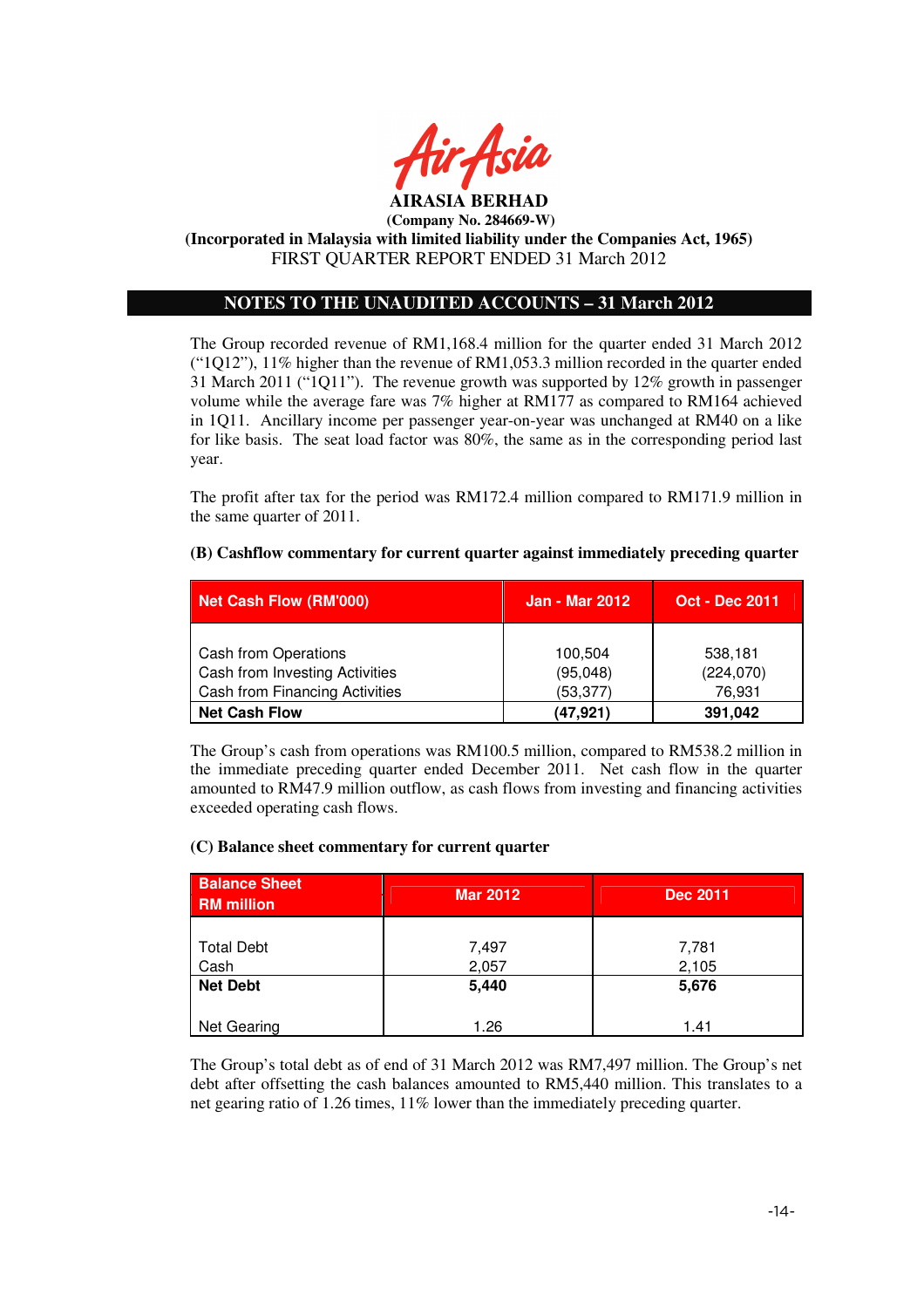

## **NOTES TO THE UNAUDITED ACCOUNTS – 31 March 2012**

### **22. Jointly Controlled Entity and Associate Company**

### **i) Jointly Controlled Entity - Thai AirAsia**

Thai AirAsia is a joint venture company owned 49% by AirAsia Berhad. As such it is accounted for using the equity method, as permitted by the Malaysian Accounting Standards Board FRS131, Interests in Joint Ventures. The Group's interest in Thai AirAsia is currently RM2.3million. Accordingly the Company's profit is equity accounted in the current quarter.

Thai AirAsia recorded revenue of THB4,868.1 million in 1Q12, 18% higher compared to the THB4,137.1 million achieved in 1Q11. The positive growth in revenue is attributed to higher passenger volume, a consistent contribution from ancillary income and improving yields. Thai AirAsia has achieved passenger growth of 17% as compared to 1Q11 while the seat load factor was higher by 3 percentage points at 87%. Average base fare was higher by  $1\%$  at THB1,904 as compared to THB1,885 achieved in 1Q11.

Thai AirAsia's achieved a net profit of THB621.6 million in 1Q12, compared to a net profit of THB806.7 million in 1Q11. Net profitability was impacted by fee costs associated with the IPO process which totaled THB64.2 million.

The amount recognized in the income statement of AirAsia Berhad equated to RM2.3 million after deducting unrecognized losses which totaled RM28.5million at 31 December 2011.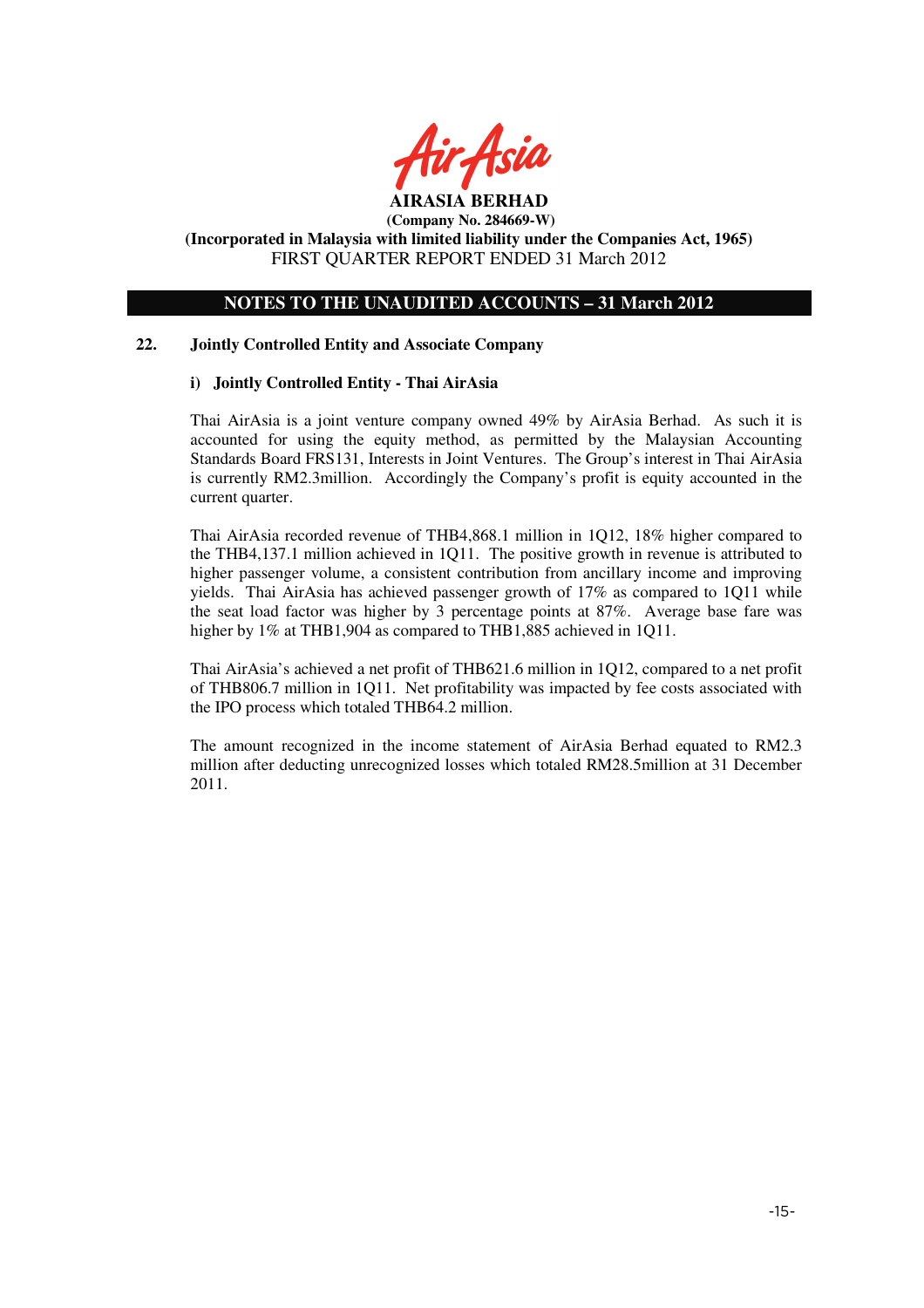

**AIRASIA BERHAD (Company No. 284669-W)** 

**(Incorporated in Malaysia with limited liability under the Companies Act, 1965)**  FIRST QUARTER REPORT ENDED 31 March 2012

## **NOTES TO THE UNAUDITED ACCOUNTS – 31 March 2012**

**(A) Performance indicator for Thailand operations for current quarter against the same quarter last year**

| <b>Quarter Ended: 31 March</b>     | Jan-Mar 2012 | <b>Jan-Mar 2011</b> | Change y-o-y |
|------------------------------------|--------------|---------------------|--------------|
|                                    |              |                     |              |
| Passengers Carried                 | 2,131,397    | 1,817,485           | 17%          |
| Capacity                           | 2,459,160    | 2,154,780           | 14%          |
| Seat Load Factor                   | 87%          | 84%                 | 3 ppt        |
| RPK (million)                      | 2,174        | 1,906               | 14%          |
| ASK (million)                      | 2,540        | 2,261               | 12%          |
| Average Fare (THB)                 | 1,904        | 1,885               | 1%           |
| Ancillary Income Per Pax (THB)     | 354          | 364                 | -3%          |
| Unit Passenger Revenue (THB)       | 2,258        | 2,248               | $0\%$        |
| Revenue / ASK (THB)                | 1.92         | 1.83                | 5%           |
| Revenue / ASK (US cents)           | 6.25         | 5.97                | 5%           |
| Cost / ASK (THB)                   | 1.67         | 1.46                | 15%          |
| Cost / ASK (US cents)              | 5.44         | 4.75                | 15%          |
| Cost / ASK-ex Fuel (THB)           | 0.93         | 0.82                | 14%          |
| Cost / ASK-ex Fuel (US cents)      | 3.05         | 2.67                | 14%          |
| Aircraft (end of period)           | 24           | 20                  | 20%          |
| Average Stage Length (km)          | 1,033        | 1,049               | $-2\%$       |
| Number of Flights                  | 13,662       | 11,971              | 14%          |
| Fuel Consumed (Barrels)            | 457,426      | 399,815             | 14%          |
| Average Fuel Price (US\$ / Barrel) | 133          | 117                 | 13%          |

*Exchange Rate: USD:THB – 30.66, prior year US cents figures are restated at current exchange rate.*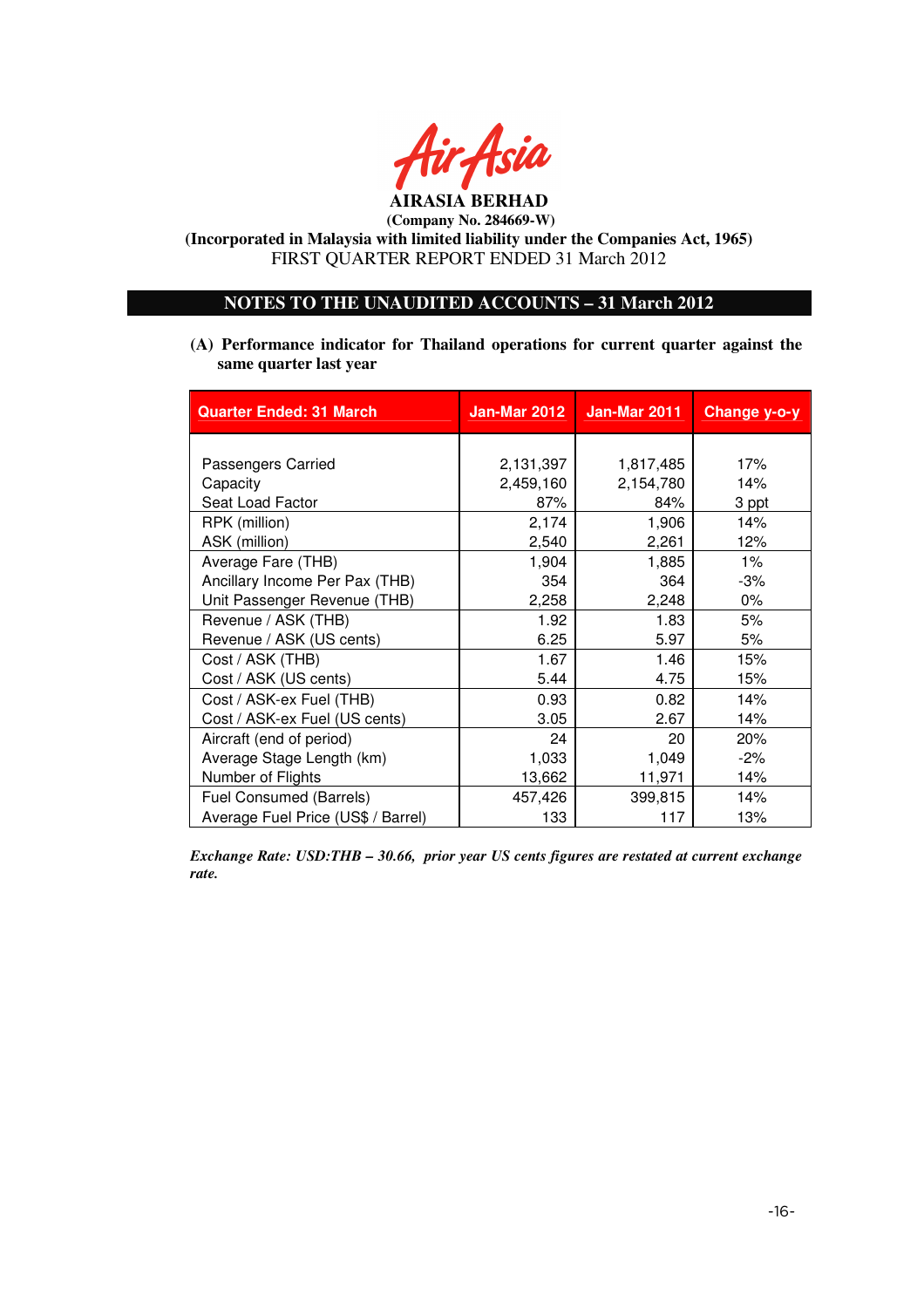

## **NOTES TO THE UNAUDITED ACCOUNTS – 31 March 2012**

**(B) Performance of current quarter against the same quarter last year for Thailand**

| <b>Quarter Ended: 31 March</b><br><b>THB'000</b>                            | Jan-Mar 2012 | <b>Jan-Mar 2011</b> |
|-----------------------------------------------------------------------------|--------------|---------------------|
| <b>Revenue</b>                                                              | 4,868,109    | 4,137,102           |
| Operating expenses:                                                         |              |                     |
| - Staff costs                                                               | (460, 253)   | (336,918)           |
| - Depreciation of property, plant                                           |              |                     |
| and equipment                                                               | (17, 705)    | (15,890)            |
| - Aircraft fuel expenses                                                    | (1,867,950)  | (1,438,773)         |
| - Maintenance & overhaul                                                    | (356, 893)   | (270, 994)          |
| -User charges and other related expenses                                    | (633, 674)   | (543, 134)          |
| - Aircraft operating lease expenses<br>- Travel and tour operating expenses | (753, 072)   | (655, 156)          |
| - Other operating expenses                                                  | (242, 018)   | (124, 439)          |
| Other (losses)/gains - net                                                  |              |                     |
| Other income                                                                | 92,288       | 93,458              |
|                                                                             |              |                     |
| <b>Operating Profit</b>                                                     | 628,832      | 845,256             |
|                                                                             |              |                     |
| Finance Income                                                              | 4,930        | 21,702              |
| <b>Finance Costs</b>                                                        | (10, 477)    | (59, 596)           |
| Profit before tax                                                           | 623,285      | 807,362             |
| <b>Taxation</b>                                                             | (1,644)      | (693)               |
| <b>Profit after tax</b>                                                     | 621,641      | 806,669             |
| <b>EBITDAR</b>                                                              | 1,399,609    | 1,516,302           |
| <b>EBITDAR Margin</b>                                                       | 29%          | 37%                 |
| <b>EBIT Margin</b>                                                          | 13%          | 20%                 |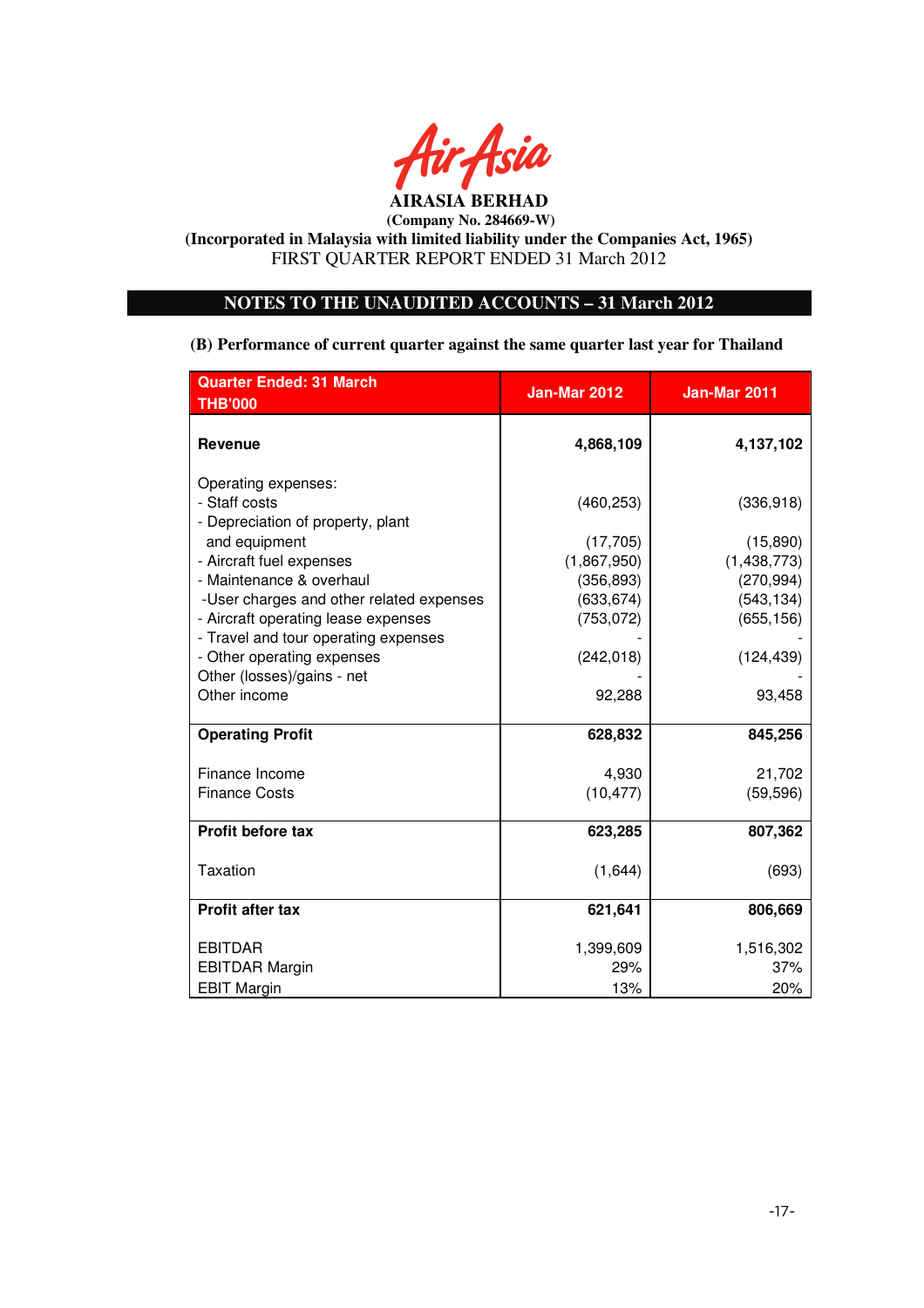

## **NOTES TO THE UNAUDITED ACCOUNTS – 31 March 2012**

### **(C) Balance Sheet**

| <b>Quarter Ended: 31 March</b><br><b>THB'000</b> | <b>Mar 2012</b> | <b>Dec 2011</b> |  |
|--------------------------------------------------|-----------------|-----------------|--|
|                                                  |                 |                 |  |
| Property, Plant & Equipment                      | 343,783         | 309,719         |  |
| Work In Progress                                 | 16,090          | 7,476           |  |
| <b>Deferred Expenditure</b>                      |                 |                 |  |
| Inventory                                        | 47,819          | 51,233          |  |
| Other Debtors & Prepayments                      | 1,440,864       | 1,982,138       |  |
| Cash & Short Term Deposits                       | 2,625,023       | 1,439,281       |  |
| <b>Total Assets</b>                              | 4,473,579       | 3,789,846       |  |
|                                                  |                 |                 |  |
| Sales In Advance                                 | 3,167,941       | 2,716,364       |  |
| <b>Other Creditors &amp; Accruals</b>            | 764,796         | 662,427         |  |
| Amounts Owing to Related Party                   | 363,874         | 361,092         |  |
| Long Term Liabilities                            | 101,300         | 595,938         |  |
| <b>Total Liabilities</b>                         | 4,397,912       | 4,335,822       |  |
|                                                  |                 |                 |  |
| <b>Share Capital</b>                             | 400,000         | 400,000         |  |
| <b>Share Premium</b>                             | 1,228           | 1,228           |  |
| <b>Retained Earnings</b>                         | (325, 561)      | (947,203)       |  |
| <b>Total Equity</b>                              | 75,667          | (545, 975)      |  |

### **ii) Associate Company - Indonesia AirAsia**

Indonesia AirAsia is an associate company owned 49% by AirAsia Berhad. As such it is accounted for using the equity method, as permitted by the Malaysian Accounting Standards Board FRS128, Investments in Associates. The Group's interest in Indonesia AirAsia has been reduced to zero and the Group will only recognize its share of profits after its share of profits equals the share of losses not previously recognized.

Indonesia AirAsia recorded revenue of IDR911.3 billion in 1Q12, 17% higher as compared to the IDR779.0 billion achieved in 1Q11. The positive growth in revenue can be attributed to higher passenger volumes and higher base fares which rose by 3% over the same quarter in 2011. Passengers carried by Indonesia AirAsia increased by 16% year on year while the seat load factor fell to 77% from 79% a year before as passenger growth was slightly behind capacity growth.

Indonesia AirAsia's achieved an operating profit of IDR15.4 billion in 1Q12, compared to an operating profit of IDR8.8 billion in 1Q11. After finance costs Indonesia AirAsia reported a net loss of IDR36.6 billion in the period compared to a net profit of IDR31.9 billion in the prior year, when finance income included unrealized foreign exchange gains of IDR32.0 billion.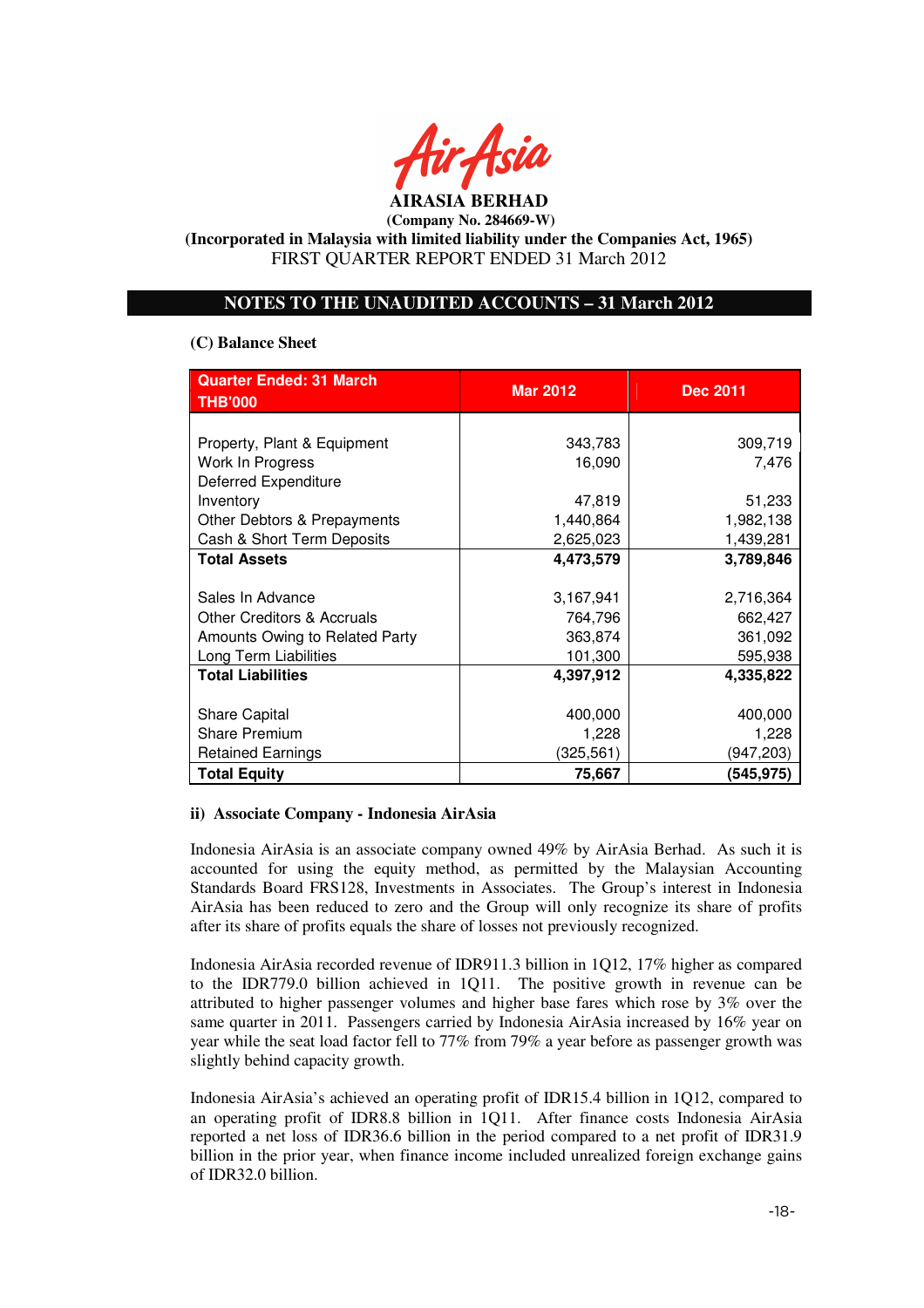

**(Incorporated in Malaysia with limited liability under the Companies Act, 1965)**  FIRST QUARTER REPORT ENDED 31 March 2012

## **NOTES TO THE UNAUDITED ACCOUNTS – 31 March 2012**

The AirAsia Berhad share of the net loss in the quarter amounted to RM6.1 million. However, as the Group's interest in Indonesia AirAsia has been reduced to zero any profits will only be recognized when a total of RM192.1 million of unrecognized losses have been reversed.

## **(A) Performance indicator for Indonesia operations for current quarter against the same quarter last year**

| <b>Quarter Ended: 31 March</b>     | Jan-Mar 2012 | <b>Jan-Mar 2011</b> | Change y-o-y |
|------------------------------------|--------------|---------------------|--------------|
|                                    |              |                     |              |
| Passengers Carried                 | 1,273,362    | 1,093,643           | 16%          |
| Capacity                           | 1,655,280    | 1,388,588           | 19%          |
| Seat Load Factor                   | 77%          | 79%                 | $-2$ ppt     |
| RPK (million)                      | 1,601        | 1,511               | 6%           |
| ASK (million)                      | 2,117        | 1,953               | 8%           |
| Average Fare (IDR)                 | 572,316      | 556,448             | 3%           |
| Ancillary Income Per Pax (IDR)     | 138,447      | 152,052             | -9%          |
| Unit Passenger Revenue (IDR)       | 710,763      | 708,500             | 0%           |
| Revenue / ASK (IDR)                | 430.54       | 398.86              | 8%           |
| Revenue / ASK (US cents)           | 4.76         | 4.41                | 8%           |
| Cost / ASK (IDR)                   | 423.24       | 394.35              | 7%           |
| Cost / ASK (US cents)              | 4.67         | 4.36                | 7%           |
| Cost / ASK-ex Fuel (IDR)           | 211.51       | 222.30              | -5%          |
| Cost / ASK-ex Fuel (US cents)      | 2.34         | 2.46                | -5%          |
| Aircraft (end of period)           | 17           | 20                  | $-15%$       |
| Average Stage Length (km)          | 1,288        | 1,407               | -8%          |
| Number of Flights                  | 9,196        | 7,911               | 16%          |
| Fuel Consumed (Barrels)            | 350,410      | 325,711             | 8%           |
| Average Fuel Price (US\$ / Barrel) | 141          | 114                 | 24%          |

*Exchange Rate: USD:IDR – 9,054, prior year US cents figures are restated at current exchange rate.*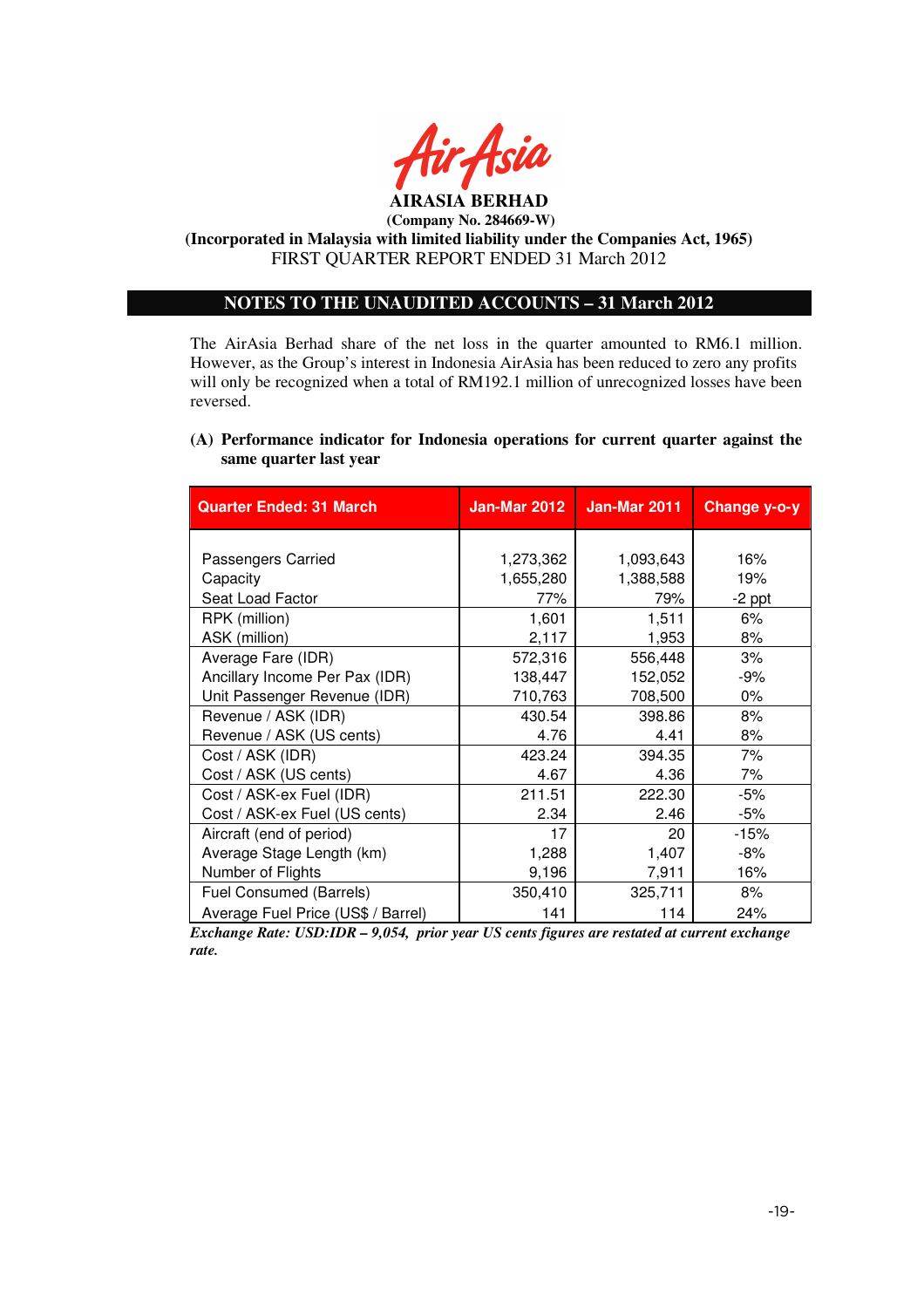

## **NOTES TO THE UNAUDITED ACCOUNTS – 31 March 2012**

**(B) Performance of current quarter against the same quarter last year for Indonesia** 

| <b>Quarter Ended: 31 March</b>            | <b>Jan-Mar 2012</b> | <b>Jan-Mar 2011</b> |
|-------------------------------------------|---------------------|---------------------|
| <b>IDR</b> million                        |                     |                     |
| <b>Revenue</b>                            | 911,345             | 779,048             |
| Operating expenses:                       |                     |                     |
| - Staff costs                             | (95, 281)           | (87, 728)           |
| - Depreciation                            | (22, 474)           | (4,894)             |
| - Aircraft fuel expenses                  | (448, 181)          | (336, 051)          |
| - Aircraft operating lease expense        | (127, 869)          | (157, 672)          |
| - Maintenance & overhaul                  | (77,608)            | (75, 968)           |
| - User charges and other related expenses | (100, 449)          | (93, 462)           |
| - Travel and tour operating expenses      |                     |                     |
| - Provision for early return of aircraft  |                     |                     |
| - Other operating expenses                | (36,580)            | (20, 878)           |
| Other (losses)/gains - net                |                     |                     |
| Other income                              | 12,549              | 6,414               |
| <b>Operating Profit</b>                   | 15,452              | 8,809               |
| Finance Income                            | 656                 | 35,032              |
| <b>Finance Costs</b>                      | (52, 762)           | (11, 898)           |
| Profit before tax                         | (36, 654)           | 31,943              |
|                                           |                     |                     |
| Taxation                                  |                     |                     |
|                                           |                     |                     |
| Profit after tax                          | (36, 654)           | 31,943              |
| <b>EBITDAR</b>                            | 165,795             | 171,375             |
| <b>EBITDAR Margin</b>                     | 18%                 | 22%                 |
| <b>EBIT Margin</b>                        | 2%                  | 1%                  |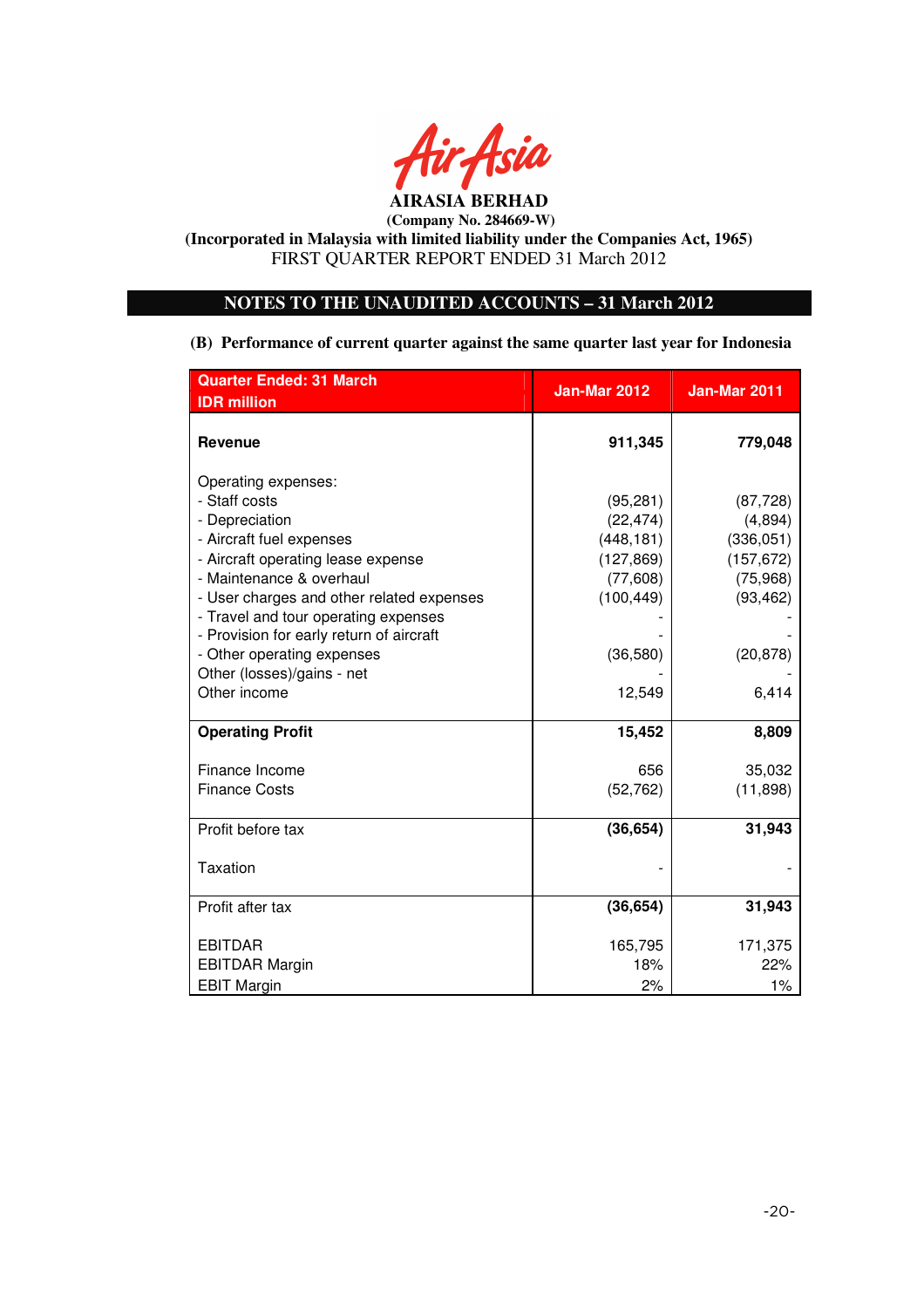

## **NOTES TO THE UNAUDITED ACCOUNTS – 31 March 2012**

### **(C) Balance Sheet**

| <b>Quarter Ended: 31 March</b>        | <b>Mar 2012</b> | <b>Dec 2011</b> |  |
|---------------------------------------|-----------------|-----------------|--|
| <b>IDR</b> million                    |                 |                 |  |
|                                       |                 |                 |  |
| Property, Plant & Equipment           | 1,703,456       | 1,711,148       |  |
| Work In Progress                      | 228             | 228             |  |
| <b>Deferred Expenditure</b>           | 184             | 314             |  |
| Inventory                             | 1,336           | 1,618           |  |
| Other Debtors & Prepayments           | 372,343         | 157,432         |  |
| Cash & Short Term Deposits            | 142,843         | 32,191          |  |
| <b>Total Assets</b>                   | 2,220,390       | 1,902,931       |  |
|                                       |                 |                 |  |
| Sales In Advance                      | 640,649         | 498,231         |  |
| <b>Other Creditors &amp; Accruals</b> | 540,112         | 286,427         |  |
| Amounts Owing to Related Party        | 2,192,386       | 2,234,377       |  |
| <b>Borrowings</b>                     | 138,974         | 138,974         |  |
| <b>Total Liabilities</b>              | 3,512,122       | 3,158,009       |  |
|                                       |                 |                 |  |
| <b>Share Capital</b>                  | 180,000         | 180,000         |  |
| <b>Share Premium</b>                  |                 |                 |  |
| <b>Retained Earnings</b>              | (1,471,732)     | (1,435,078)     |  |
| <b>Total Equity</b>                   | (1,291,732)     | (1, 255, 078)   |  |

## **iii) Jointly Controlled Entity – Asian Aviation Centre of Excellence Sdn Bhd ('AACOE')**

AACOE is a joint venture company which is incorporated in Malaysia and is owned in equal shares by AirAsia Berhad and CAE Inc, a Canadian incorporated aviation training organization. AACOE recorded a net profit of RM6.6m in the quarter of which RM3.3 is equity accounted in the AirAsia Berhad income statement.

### **iv) Jointly Controlled Entity – AAE Travel Pte Ltd ('AAE Travel')**

AAE Travel is a joint venture company which is incorporated in Singapore and is owned in equal shares by AirAsia Berhad and Expedia Inc, a USA incorporated on-line travel agent. AAE Travel recorded a net loss of RM17.5m in the quarter of which RM8.6 is equity accounted in the AirAsia Berhad income statement.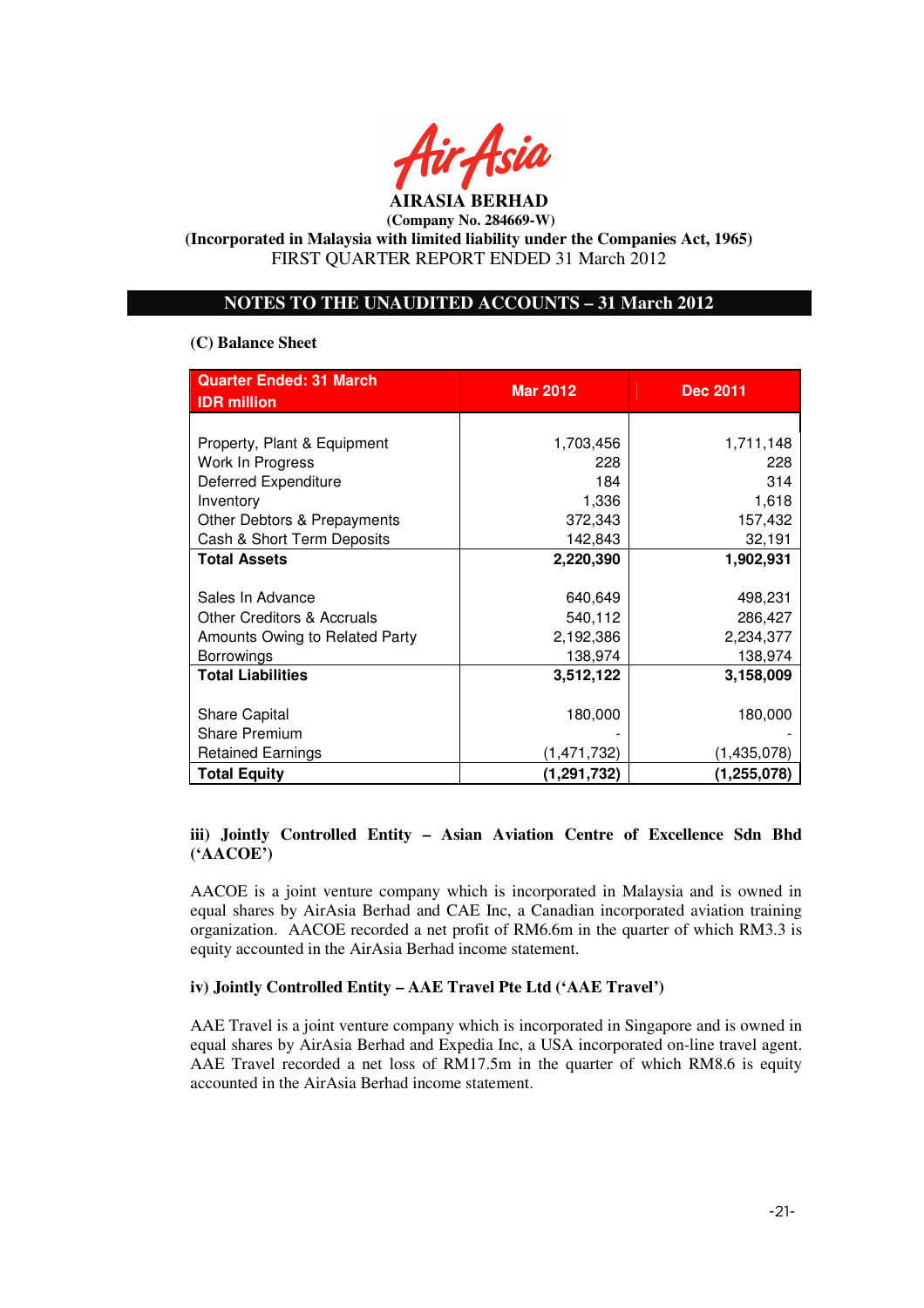

## **NOTES TO THE UNAUDITED ACCOUNTS – 31 March 2012**

### **v) Jointly Controlled Entity – Think Big Digital Sdn Bhd ('BIG')**

BIG is a joint venture company which is incorporated in Malaysia and is owned in equal shares by AirAsia Berhad and Tune Money Sdn Bhd. In the quarter under review BIG recorded a net loss of RM4.3m. The share of losses is not recognized in the AirAsia Berhad income statement as AirAsia Berhad currently has only RM1 equity invested in BIG.

### **vi) Associate Company – AirAsia Inc ('AirAsia Philippines')**

AirAsia Philippines is an associate company which is incorporated in the Republic of the Philippines and is 40% owned by AirAsia Berhad. AirAsia Philippines recorded a net loss of RM12.5m in the quarter of which RM5.0m is equity accounted in the AirAsia Berhad income statement.

### **vii) Associate Company – AirAsia Japan Co., Ltd ('AirAsia Japan')**

AirAsia Japan is an associate company which is incorporated in Japan and is 49% owned by AirAsia Berhad. AirAsia Japan recorded a net loss of RM6.0m in the quarter of which RM3.0m is equity accounted in the AirAsia Berhad income statement.

### **23. Variation of results against preceding quarter**

The Group achieved a profit after taxation of RM172.4 million for the quarter under review. This is higher by RM36.7 million compared to the RM135.7 million profit after taxation achieved in the immediately preceding quarter ended 31 December 2011.

## **24. Commentary on prospects**

Based on the current forward booking trend, underlying passenger demand in the second quarter for the Malaysian, Thai and Indonesian operations remains positive. Load factors achieved in the month of April were in line with the prior year in Malaysia and Thailand and slightly lower in Indonesia though with higher capacity aircraft. Average fares were higher in Malaysia, in line with the previous year in Indonesia and slightly lower in Thailand.

In Malaysia, forward loads for the remaining months of the second quarter are in line with the prior year with base fares higher, in accordance with the Company's strategy to maintain high load factors with improving yields. Passenger numbers are expected to remain strong for the rest of the quarter and in line with seasonal patterns. Both forward loads and average fares in Thailand and Indonesia for the remaining months of the second quarter are in line with the prior year, while in the Philippines, loads and fares are in line with expectations for the initial stage of operations.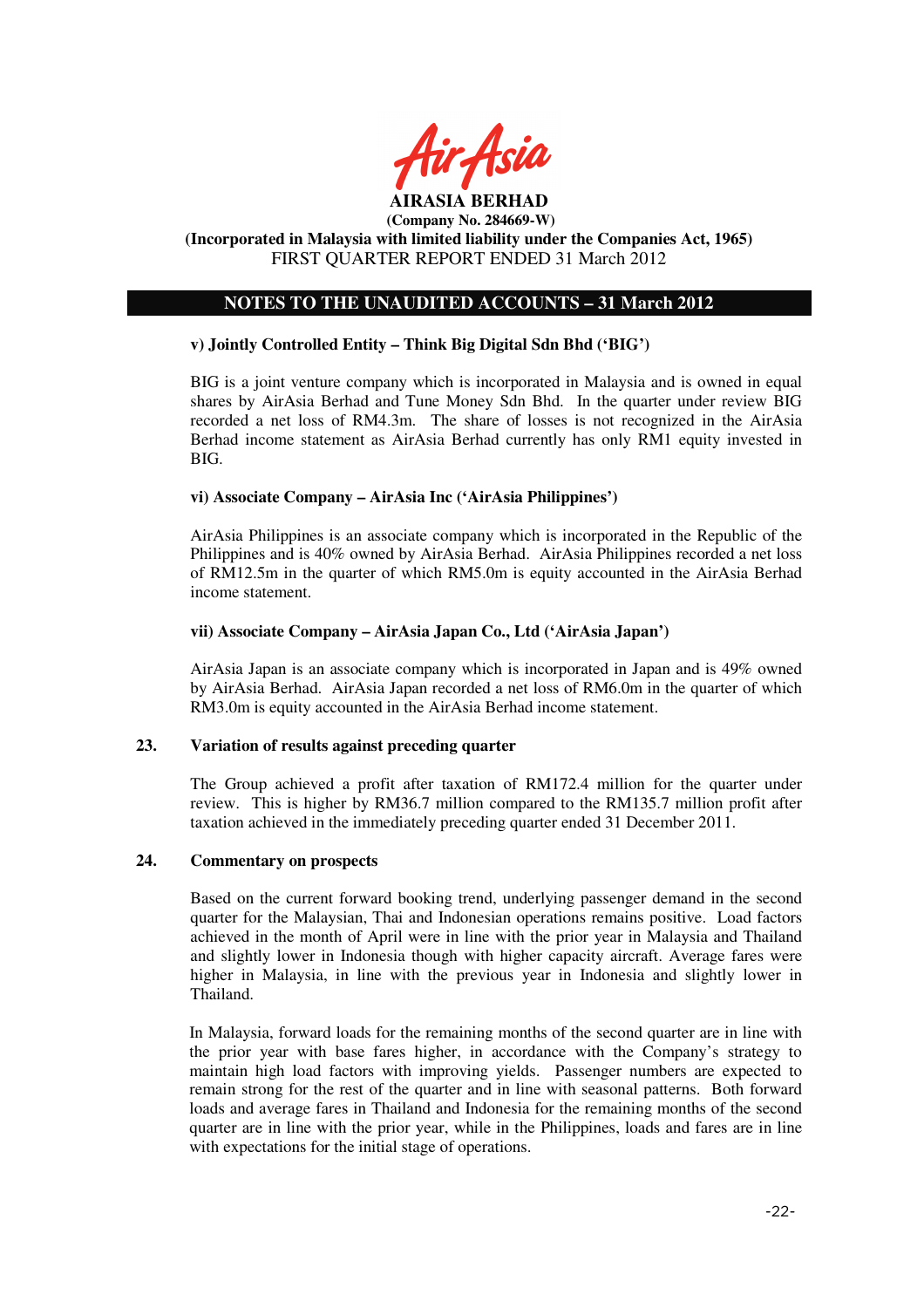

## **NOTES TO THE UNAUDITED ACCOUNTS – 31 March 2012**

In Thailand, tourism in the second quarter is expected to see strong growth, benefitting from political stability and the end of the recent flooding in the country. Southern destinations including Phuket, Krabi and Trang are all performing well with load factors above 85%. The new destinations launched in the first quarter of the year, Chennai and Chongqing, are also outperforming expectations.

In Indonesia the Bandung hub will be expanded with the launch of new routes to Pekanbaru and Penang. In addition a new domestic route, Yogyakarta to Denpasar, will be launched in the quarter while there will be frequency additions on the key Bandung to Kuala Lumpur and Denpasar to Surabaya sectors.

In the Philippines, AirAsia commenced operations on 28 March 2012. Three domestic destinations are currently served using one aircraft and regional routes will be launched in June using the second PAA aircraft

The Group will take delivery of three A320 aircraft in the second quarter of the year, which will be deployed in Malaysia, Indonesia and Japan. The aircraft will be used to operate new routes from Bandung, in Indonesia, and from Tokyo, in Japan, and to increase frequency on existing routes in Malaysia.

The outlook for the second quarter of the year should be seen in the context of the current high prices of oil and aviation fuel. However, barring any unforeseen circumstances, the Directors remain positive for the prospects of the Group for the second quarter and remainder of 2012.

### **25. Profit forecast**

As AirAsia Berhad does not provide profit forecasts the disclosure requirements are not applicable.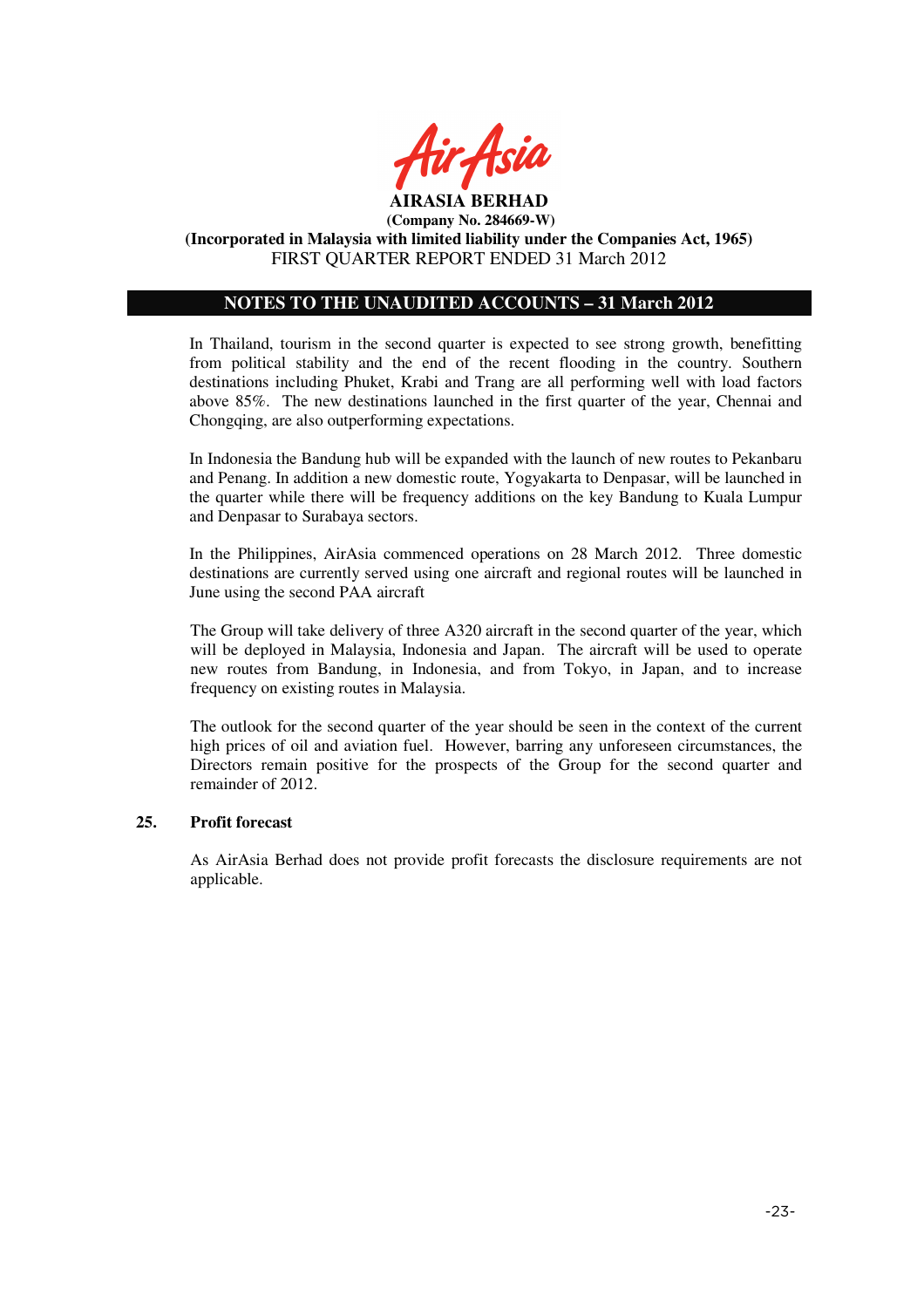

## **NOTES TO THE UNAUDITED ACCOUNTS – 31 March 2012**

## **26. Finance Income/(Costs)**

|                                          | <b>Group and Company</b> |                |                |                |
|------------------------------------------|--------------------------|----------------|----------------|----------------|
| All figures in RM'000                    | Quarter                  | <b>Quarter</b> | <b>Year to</b> | <b>Year to</b> |
|                                          | <b>Ended</b>             | <b>Ended</b>   | <b>Date</b>    | <b>Date</b>    |
|                                          | 31/3/12                  | 31/3/11        | 31/3/12        | 31/3/11        |
| <b>Finance income</b>                    |                          |                |                |                |
| from<br>Interest<br>due<br>amounts<br>on |                          |                |                |                |
| associates and JV entities               | 12,614                   | 10,171         | 12,614         | 10,171         |
| Interest on deposits                     | 1,703                    | 955            | 1,703          | 955            |
| Other interest income                    | 4,101                    | 3,545          | 4,101          | 3,545          |
|                                          | 18,418                   | 14,671         | 18,418         | 14,671         |
| <b>Finance costs</b>                     |                          |                |                |                |
| <b>Bank borrowings</b>                   | (88, 110)                | (92,088)       | (88, 110)      | (92,088)       |
| Amortisation of premiums for             |                          |                |                |                |
| interest rate caps                       | (1,951)                  | (1,964)        | (1,951)        | (1,964)        |
| Hire purchase payables                   |                          | (2)            |                | (2)            |
| Bank facilities and other charges        | (464)                    | (434)          | (464)          | (434)          |
|                                          | (90, 525)                | (94, 488)      | (90, 525)      | (94, 488)      |
|                                          |                          |                |                |                |
| Net Income/(Cost)                        | (72, 107)                | (79, 817)      | (72, 107)      | (79, 817)      |
|                                          |                          |                |                |                |
| Foreign exchange gains/(losses)          |                          |                |                |                |
|                                          |                          |                |                |                |
| <b>Borrowings</b>                        |                          |                |                |                |
| - realized                               | (5,623)                  | (10, 423)      | (5,623)        | (10, 423)      |
| - unrealized                             | 193,303                  | 111,477        | 193,303        | 111,477        |
| - fair value movement recycled           |                          |                |                |                |
| from cash flow hedge reserve             | (104,097)                | (60,080)       | (104,097)      | (60,080)       |
|                                          | 83,583                   | 40,974         | 83,583         | 40,974         |

## **27. Exceptional item**

There were no exceptional items in the quarter under review.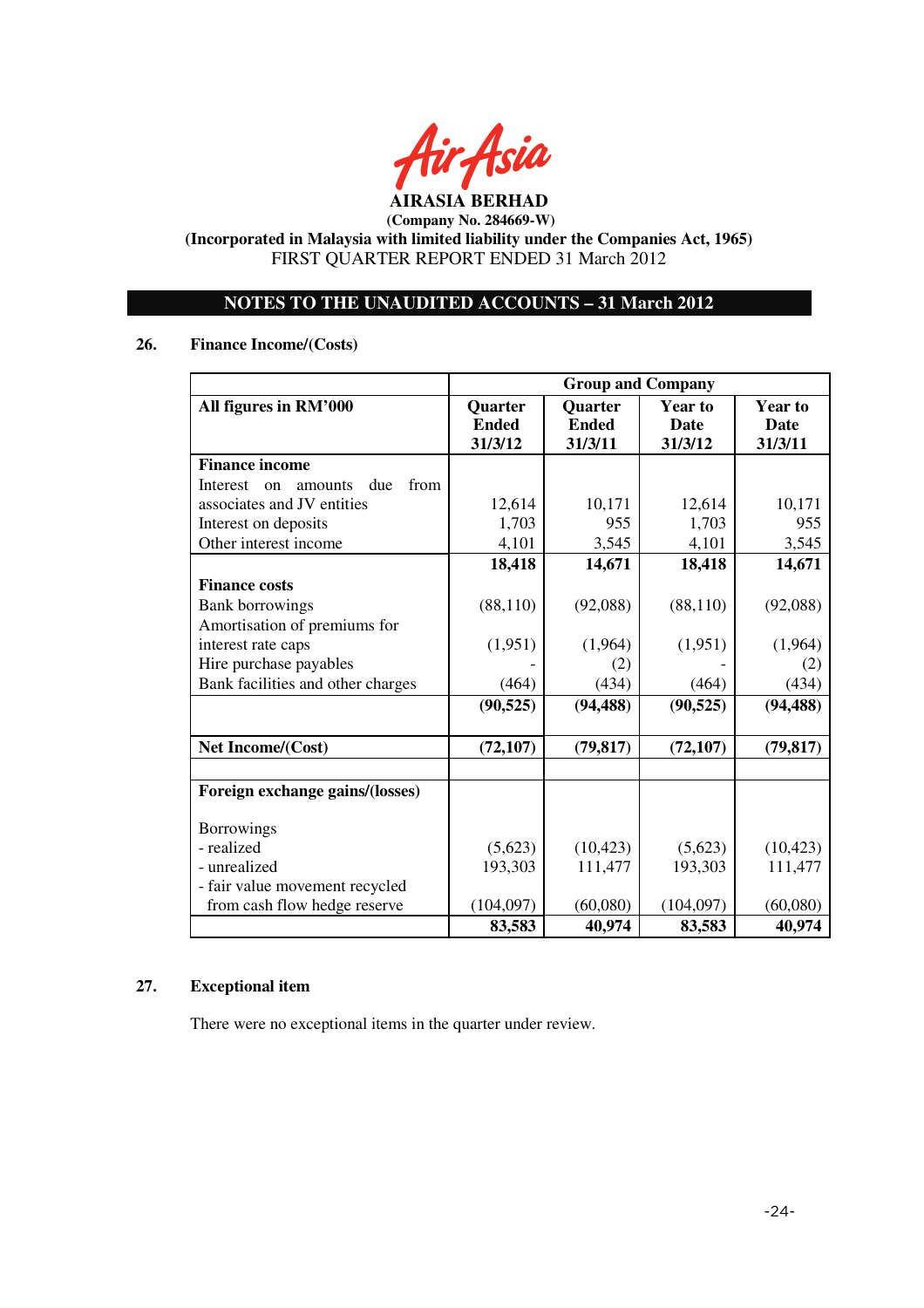

## **AIRASIA BERHAD (Company No. 284669-W)**

#### **(Incorporated in Malaysia with limited liability under the Companies Act, 1965)**  FIRST QUARTER REPORT ENDED 31 March 2012

## **NOTES TO THE UNAUDITED ACCOUNTS – 31 March 2012**

### **28. Income tax expense**

### *Current taxation*

The current taxation charge of RM3.8 million comprises tax payable on interest income.

### *Deferred taxation*

The RM36.2 million deferred tax charge arose from an increase of RM15.6 million of deferred tax liabilities and reduction of RM20.6 million of deferred tax assets in the period. The deferred tax liabilities increased as the difference between the net book value and tax written down value of property plant and equipment increased in the period. The deferred tax assets decreased as a result of the utilization of capital allowances granted and balancing charges from the disposal of assets.

### **29. Unquoted investments and properties**

There was no sale of unquoted investments or properties for the quarter under review and financial period to date.

### **30. Quoted investments and properties**

There was no purchase or disposal of quoted securities for the quarter under review and financial period to date.

### **31. Status of corporate proposals announced**

#### *Philippines Joint Venture*

Following the announcement on 22 February 2012 on the above matter, AirAsia wishes to announce that the Philippines Joint Venture commenced commercial air services on 28 March 2012.

### *Japan Joint Venture*

Following the announcement on 22 February 2012 on the above matter, AirAsia wishes to update that there has been no change in the status of the Japan Joint Venture.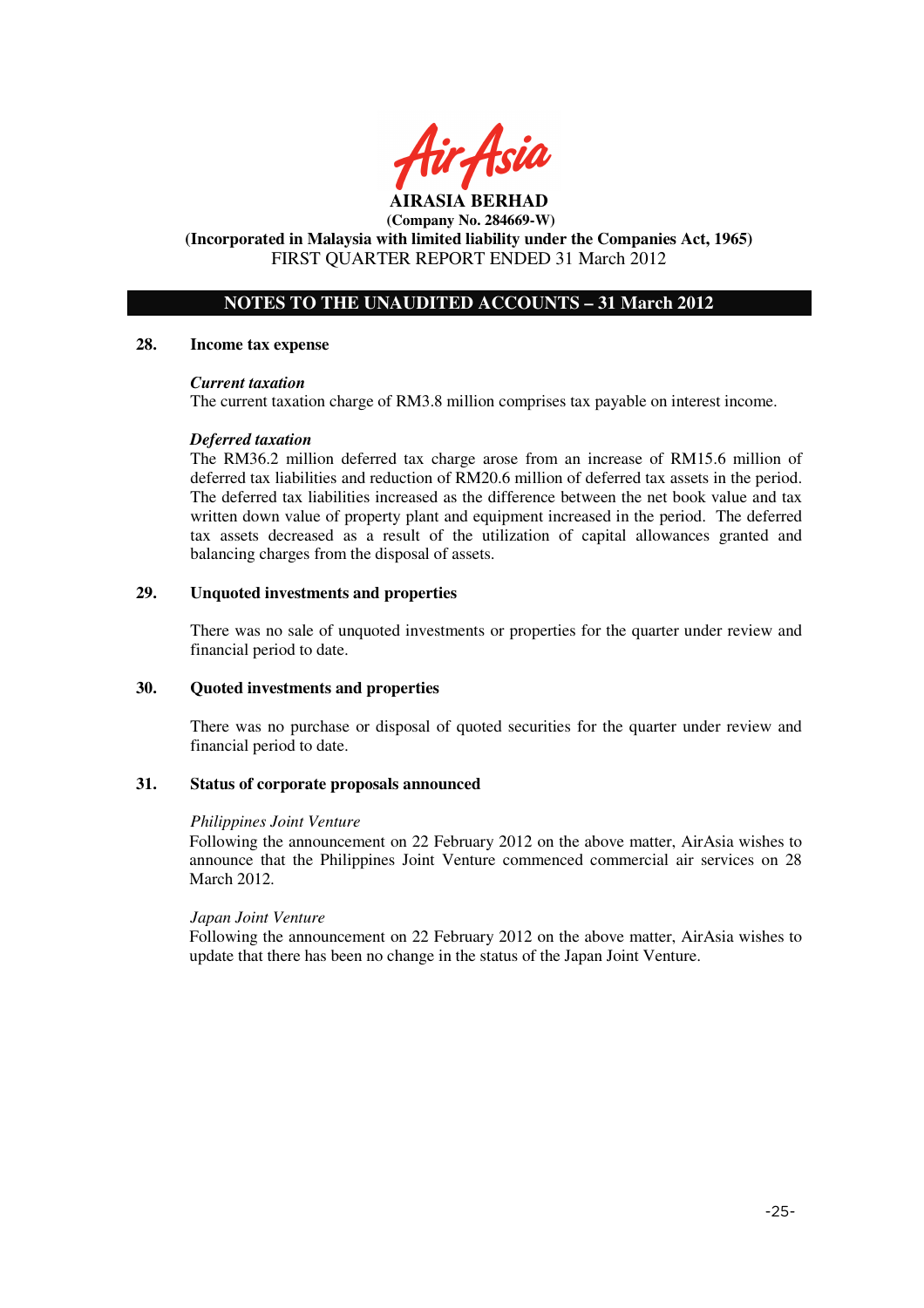

## **NOTES TO THE UNAUDITED ACCOUNTS – 31 March 2012**

### **32. Borrowings and debt securities**

|                   | At 31/3/2012<br><b>RM'000</b> | At 31/12/2011<br><b>RM'000</b> |  |
|-------------------|-------------------------------|--------------------------------|--|
| <b>Current</b>    | 605,313                       | 594,231                        |  |
|                   |                               |                                |  |
| Non-current       | 6,891,608                     | 7,186,919                      |  |
| <b>Total Debt</b> | 7,496,921                     | 7,781,150                      |  |

The borrowings are mainly in the form of term loans which are for the purchase of new Airbus A320-200 aircraft.

The maturity period of non-current borrowing is 14 years and below. Borrowings are denominated in US Dollar (predominantly), RM and Euro. The Company has substantially hedged its foreign exchange exposure through foreign exchange contracts as explained in Note 33 (i).

The Company's aircraft financing facilities are principally secured by the following types of security:

- (a) Assignment of rights under contract with Airbus over each aircraft
- (b) Assignment of insurance and reinsurances of each aircraft
- (c) Assignment of airframe and engine warranties of each aircraft
- (d) Mortgage of the aircraft
- (e) Deregistration Power of Attorney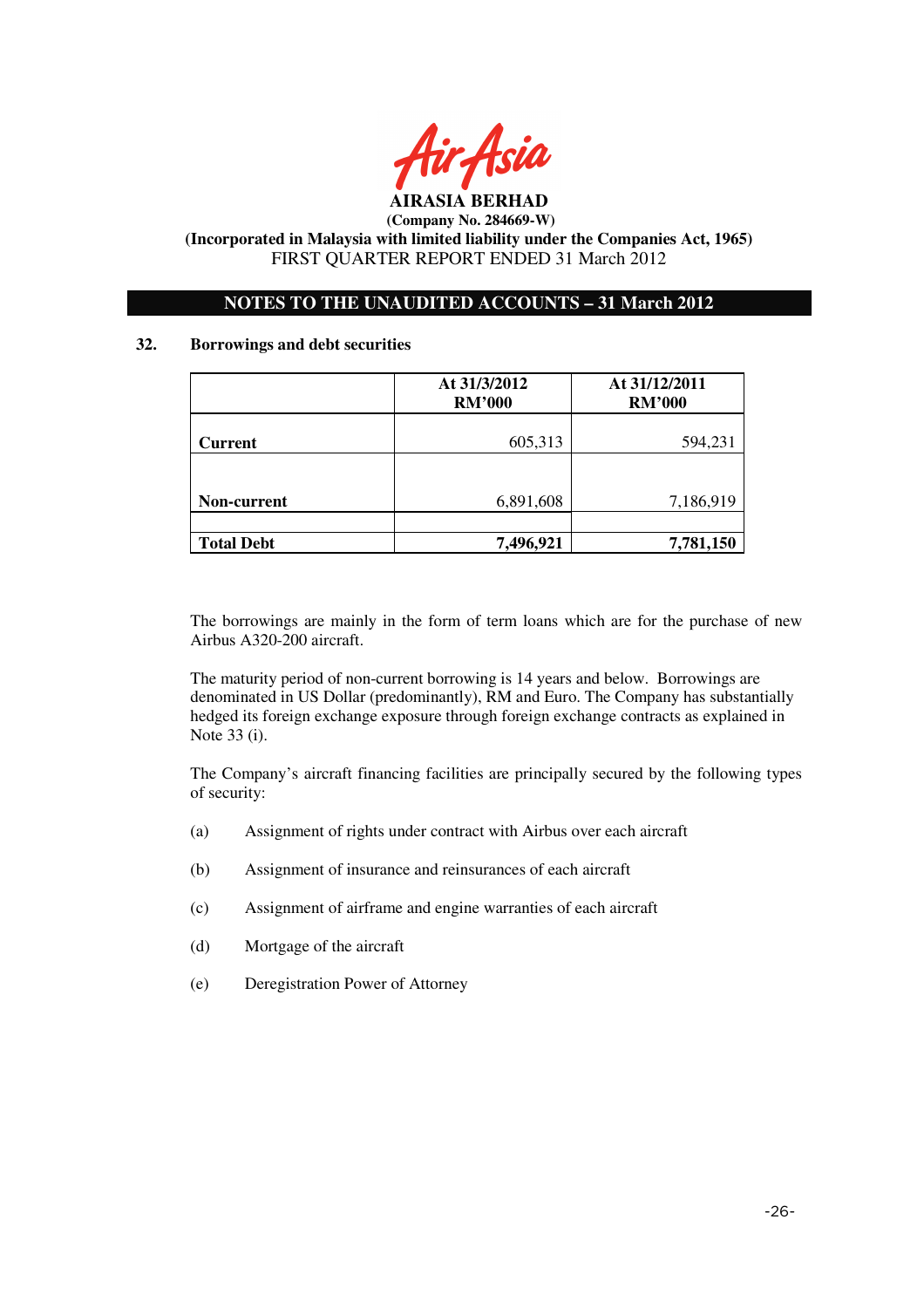

#### **(Incorporated in Malaysia with limited liability under the Companies Act, 1965)**  FIRST QUARTER REPORT ENDED 31 March 2012

## **NOTES TO THE UNAUDITED ACCOUNTS – 31 March 2012**

### **33. Derivative Financial Instruments:**

The fair value of derivative financial instruments is determined in accordance with FRS139 "Financial Instruments: Recognition and Measurement"

(i) Forward Foreign Exchange Contracts

As at 31 March 2012, the Group has hedged approximately 43% of its dollar liabilities of its aircraft and engine loans into Malaysian Ringgit ("MYR") by using long dated foreign exchange forward contracts. The calculation includes loans for aircraft deployed to Thai

AirAsia and Indonesia AirAsia where AirAsia receives lease payments in USD. However, if the calculation is based on loans of aircraft deployed to Malaysia, approximately 68% of the loans are hedged from USD into MYR. The latest weighted average of RM/USD forward exchange rate is 3.2247.

### (ii) Interest Rate Hedging

The Group has entered into interest rate hedging transactions to hedge against fluctuations in the US\$ Libor and Singapore Swap Offer Rate ("SOR") on its existing and future aircraft financing for aircraft delivering from 2005 to 2013. As at 31 March 2012, there are 13 forward start US\$ and 2 forward start Singapore SOR interest rate swaps varying from 2.00% to 2.40%, with 12 years tenure for future aircraft loans for aircraft purchases delivering between the remaining of 2012 and 2013.

(iii) Fuel Hedging

As at 31 March 2012, the Group has a portfolio of Brent fixed swaps of up to 16% of the projected fuel consumption for first half 2012 with a weighted average price of US\$104.87 per barrel. We have also entered hedges using Cracks at a weighted average of US\$15.00 per barrel making up to 13% of the total projected fuel consumption. This gives an effective Singapore Jet Kerosene hedge of an average of US\$119.80 per barrel in the first half 2012.

The Group has also entered up to 7% of the projected fuel consumption in first half 2012 via Singapore Jet Kerosene fixed swaps at a weighted average of US\$119.10

In total, the effective Singapore Jet Kerosene hedge that has been done for first half 2012 (inclusive of Brent fixed swaps, Cracks fixed swaps, and Singapore Jet Kerosene swaps) is up to 23% of the total projected fuel consumption with a weighted average of US\$119.58 per barrel.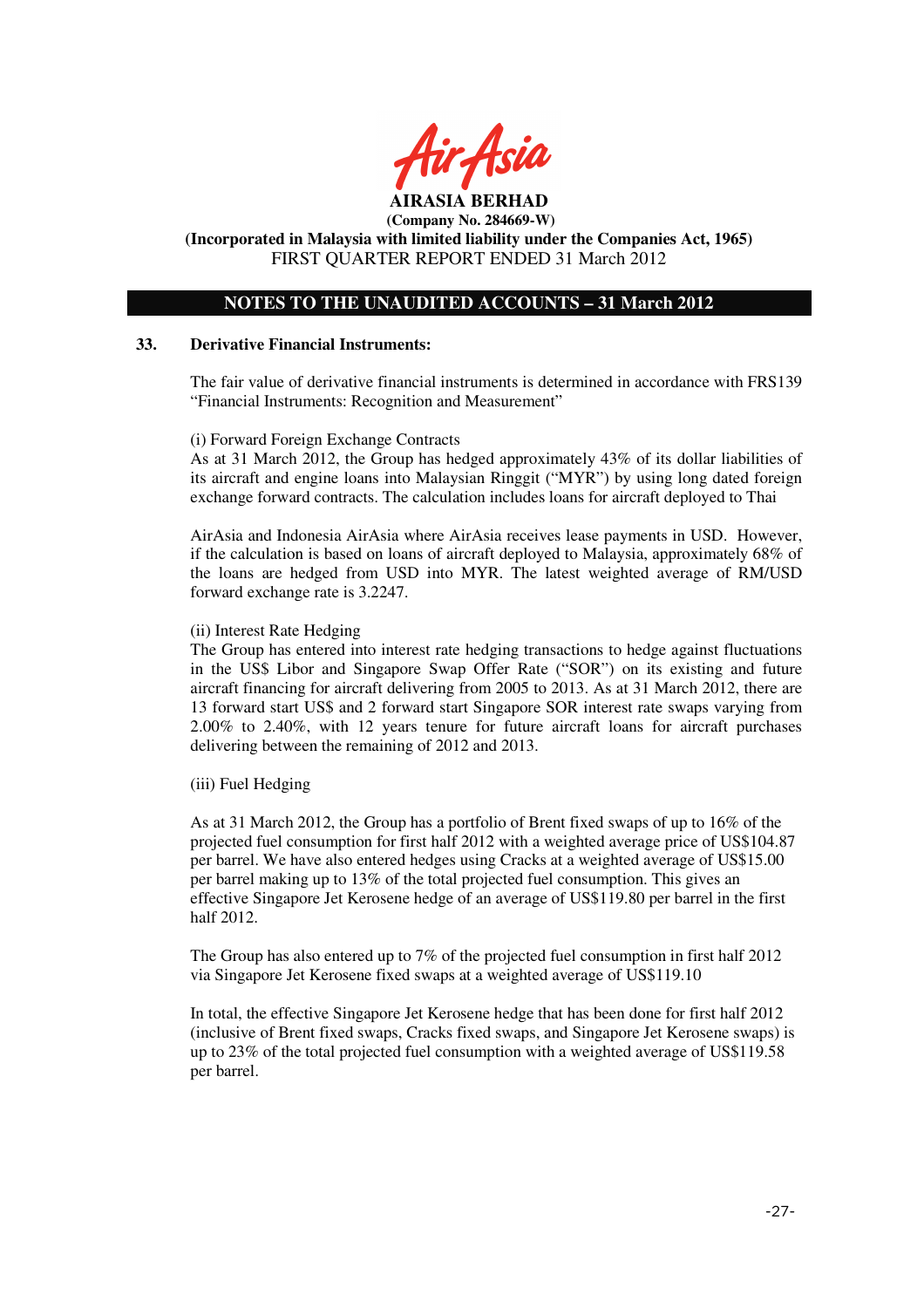

## **NOTES TO THE UNAUDITED ACCOUNTS – 31 March 2012**

#### **Derivative financial instruments**

| <b>Type of derivatives</b>                | <b>Notional Value</b><br>as at 31/3/2012 | <b>Fair Value</b><br>as at 31/3/2012<br><b>Assets/(Liabilities)</b> |  |
|-------------------------------------------|------------------------------------------|---------------------------------------------------------------------|--|
| (i) Fuel contract                         | Barrels (million)                        | RM (million)                                                        |  |
| - less than 1 year                        | 0.9                                      | 25.8                                                                |  |
| - 1 year to 3 years                       |                                          |                                                                     |  |
| <b>Total</b>                              | 0.9                                      | 25.8                                                                |  |
| (ii) Interest rate contracts              | RM (million)                             | RM (million)                                                        |  |
| - less than 1 year                        |                                          |                                                                     |  |
| - 1 year to 3 years                       |                                          |                                                                     |  |
| - more than 3 years                       | 4,650.9                                  | (438.2)                                                             |  |
| <b>Total</b>                              | 4,650.9                                  | (438.2)                                                             |  |
| (iii)<br>Foreign<br>currency<br>contracts | RM (million)                             | RM (million)                                                        |  |
| - less than 1 year                        |                                          |                                                                     |  |
| - 1 year to 3 years                       | 25.7                                     | (1.1)                                                               |  |
| - more than 3 years                       | 3,942.3                                  | (56.2)                                                              |  |
| <b>Total</b>                              | 3,968.0                                  | (57.3)                                                              |  |

The related accounting policies, cash requirements of the derivatives, risks associated with the derivatives and policies to mitigate those risks are unchanged since the last financial year.

## **34. Material litigation**

As at 23 May 2012, there was no material litigation against the Group.

## **35. Proposed dividend**

The Directors do not recommend any dividend for the quarter ended 31 March 2012.